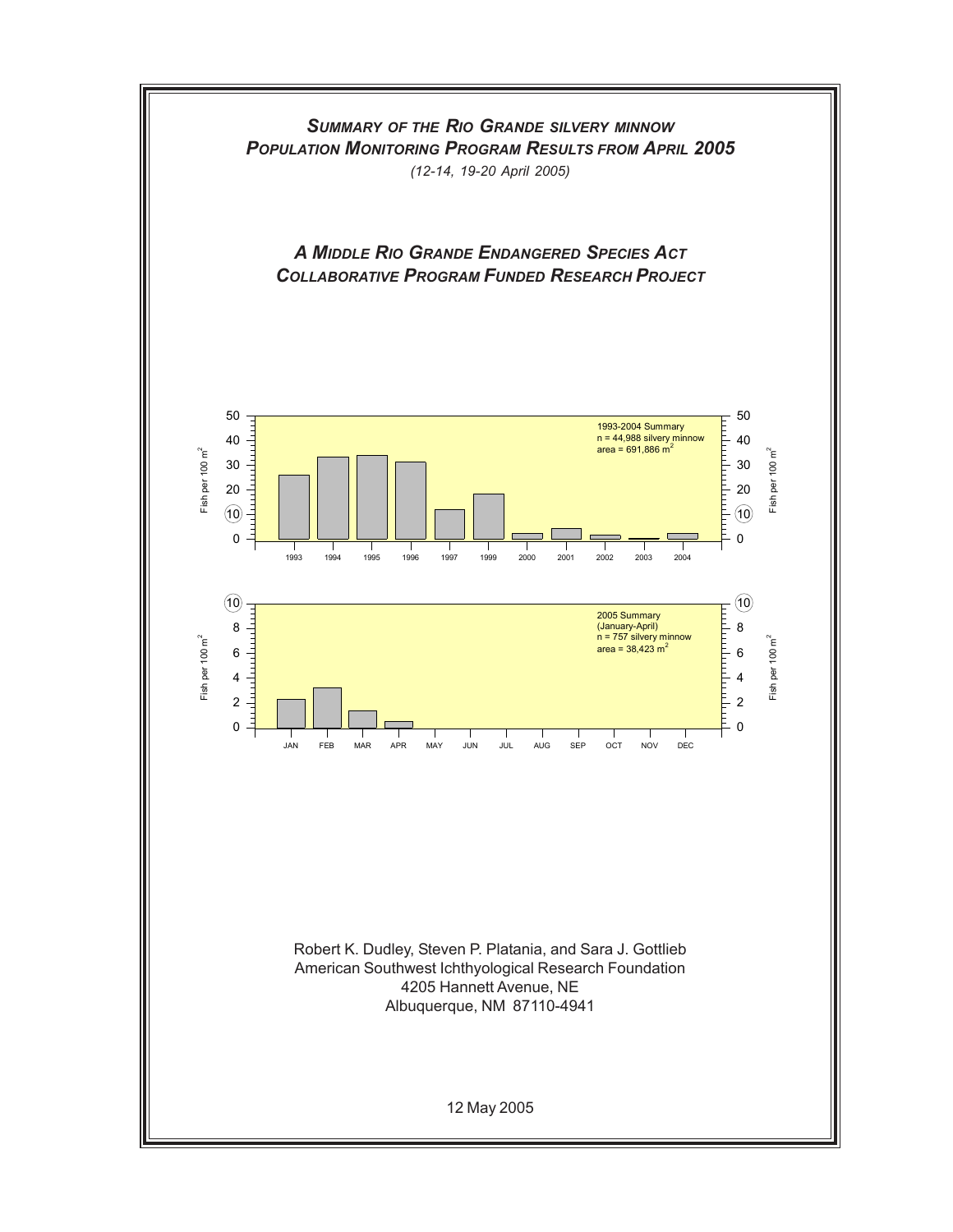## *SUMMARY OF THE RIO GRANDE SILVERY MINNOW POPULATION MONITORING PROGRAM RESULTS FROM APRIL 2005 (12-14, 19-20 April 2005)*

prepared for:

## *MIDDLE RIO GRANDE ENDANGERED SPECIES ACT COLLABORATIVE PROGRAM*

under USBR contract:

#### **Number 03CR408029**

U.S. Bureau of Reclamation Upper Colorado Regional Office 125 South State Street, Room 6107 Salt Lake City, UT 84138-1102

prepared by:

Robert K. Dudley, Steven P. Platania, and Sara J. Gottlieb American Southwest Ichthyological Research Foundation 4205 Hannett Avenue, NE Albuquerque, NM 87110-4941

submitted to:

U. S. Bureau of Reclamation 555 Broadway NE, Suite 100 Albuquerque, NM 87102-2352

12 May 2005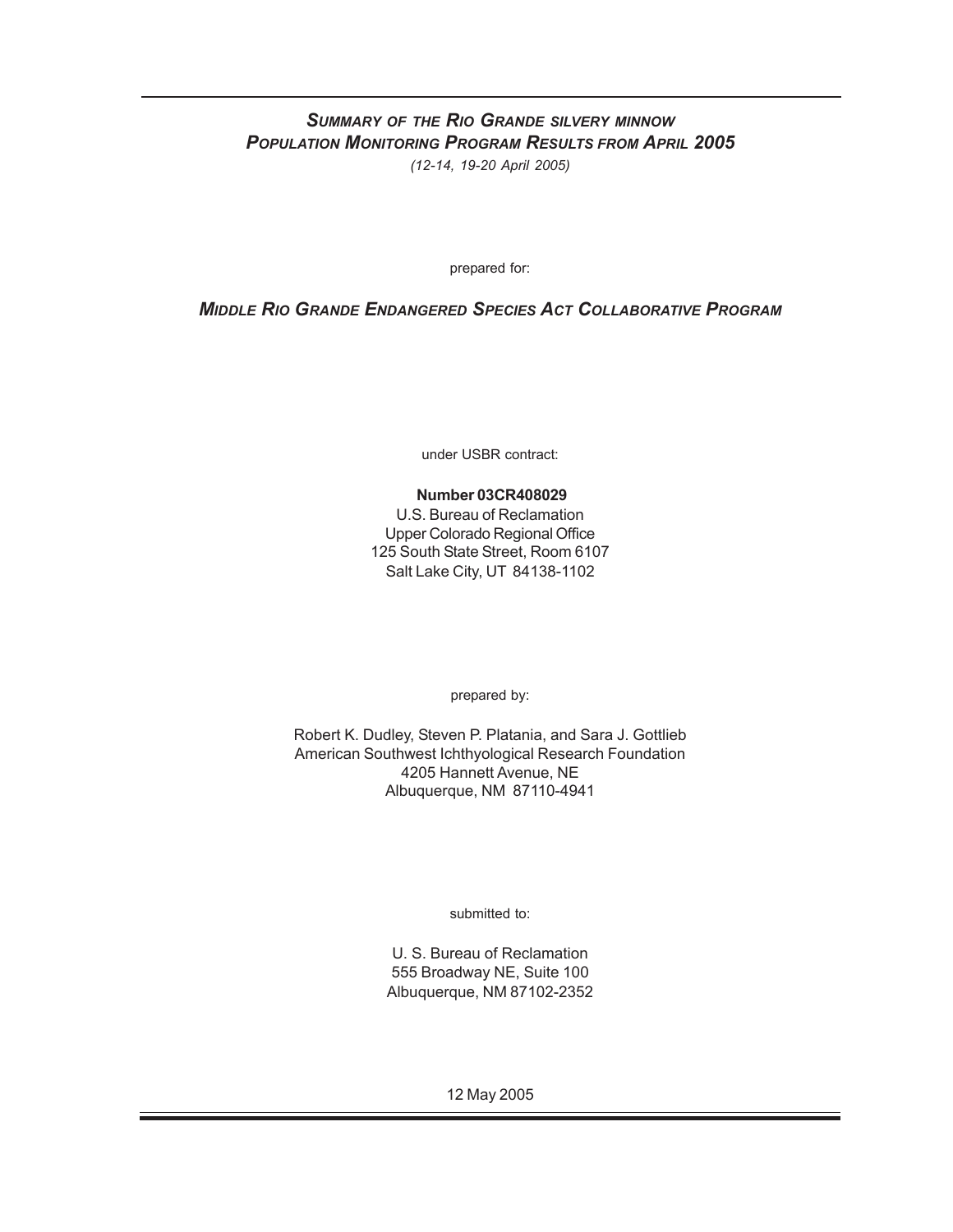#### **SUMMARY OF OVERALL APRIL 2005 POPULATION MONITORING EFFORTS**

The fourth sampling effort of the 2005 Rio Grande silvery minnow population monitoring program was conducted between 12-14 and 19-20 April 2005 at 20 sites throughout the Middle Rio Grande. Five sites were located in the Angostura Reach, six sites in the Isleta Reach, and nine sites in the San Acacia Reach. A list of collection localities is appended (Table A-1).

Adult and juvenile fish were obtained by rapidly drawing a 3.1 m x 1.8 m small mesh (5 mm) seine through discrete mesohabitats. Rio Grande silvery minnow were counted and identified to ageclass. Other fishes were identified to species and enumerated, but age-class was not determined. Figures illustrating catch rates (number of fish per 100 m<sup>2</sup> sampled) were prepared for the ten focal species, including Rio Grande silvery minnow, for the purpose of comparisons between reaches.

During April 2005, a total of 1,876 fish were taken in the 8,539  $m^2$  (surface area) of water sampled. Red shiner was the most abundant taxon (N=1,341) and comprised about 71% of the total catch. Rio Grande silvery minnow (N=46) was present in 23 of 198 seine hauls with fish (ca. 12%) and was abundant in specific mesohabitats such as backwaters and pools. Sampling at Sites #2 and #3 produced more than half (N=34) of all Rio Grande silvery minnow collected during April. Cumulative fish catch rate was 22.0 individuals per 100  $m^2$  sampled; nearly equal to what it was in February (19.5) individuals per 100 m<sup>2</sup> sampled). The overall abundance of fish (N=1,876) was comprised mostly of fish from the San Acacia Reach (N=1,077).

#### **SUMMARY OF APRIL 2005 POPULATION MONITORING EFFORT BY RIVER REACH**

#### **Angostura Reach**

Angostura Reach ichthyofaunal sampling took on 14 and 20 April 2005. Discharge in the Rio Grande had increased greatly throughout the Angostura Reach during April 2005 compared to March 2005. Water levels were rising and the total discharge was higher than it has been in several years. Discharge throughout the Angostura Reach rose from about 1,000 cfs to 5,000 cfs during the last two weeks of May. The increased discharge resulted in increased turbidity; erosion of banks and inundation of sand islands resulted in increased input of suspended sediments. Water clarity was highest in the uppermost portion of the Angostura Reach (Secchi depth ca. 20 cm at Site #0) but the river quickly became turbid downstream of the confluence with the Jemez River (Secchi depth ca. 8 cm at Site #1). In contrast, the Secchi depth reading in March 2005 at Site #0 was about 61 cm. Water temperatures recorded at the different sampling sites ranged from 12.4°C to 15.9°C and were about 4°C warmer than they were in March. Shoreline habitats were sampled frequently and often were associated with instream debris piles. Very few fish were collected in main channel habitats or other mesohabitats that had current velocities >0.5 m/s. Large portions of the river had higher current velocities because of the elevated discharge. Fish were most often occupying areas along the shoreline and in low or no velocity habitats; debris piles frequently produced relatively high numbers of fish. The most frequently collected taxon in the Angostura Reach during April 2005 was red shiner (N=163). Longnose dace were surprisingly abundant (N=83) and were primarily found in shoreline run habitats. Rio Grande silvery minnow (N=42) was the third-most abundant taxon and was present in 21 seine hauls. The Angostura Diversion Dam sampling site (Site #0) and the Rio Bravo site (Site #4) produced the fewest numbers of Rio Grande silvery minnow of any of the Angostura Reach sites. Several of the Rio Grande silvery minnow collected in April were marked (N=2), indicating their identity as hatchery fish. The majority of Rio Grande silvery minnow were between 40-60 mm SL. The number of Rio Grande silvery minnow collected during April 2005 was less than the amount collected during March 2005 (N=88). Fish were likely more concentrated into small mesohabitats (making their capture easier) in March because of reduced water levels and water temperatures. White sucker are likely preparing to spawn or have already spawned but no young of year were collected during April. As water temperatures warm in May, it is likely that several taxa (including Rio Grande silvery minnow) will reproduce.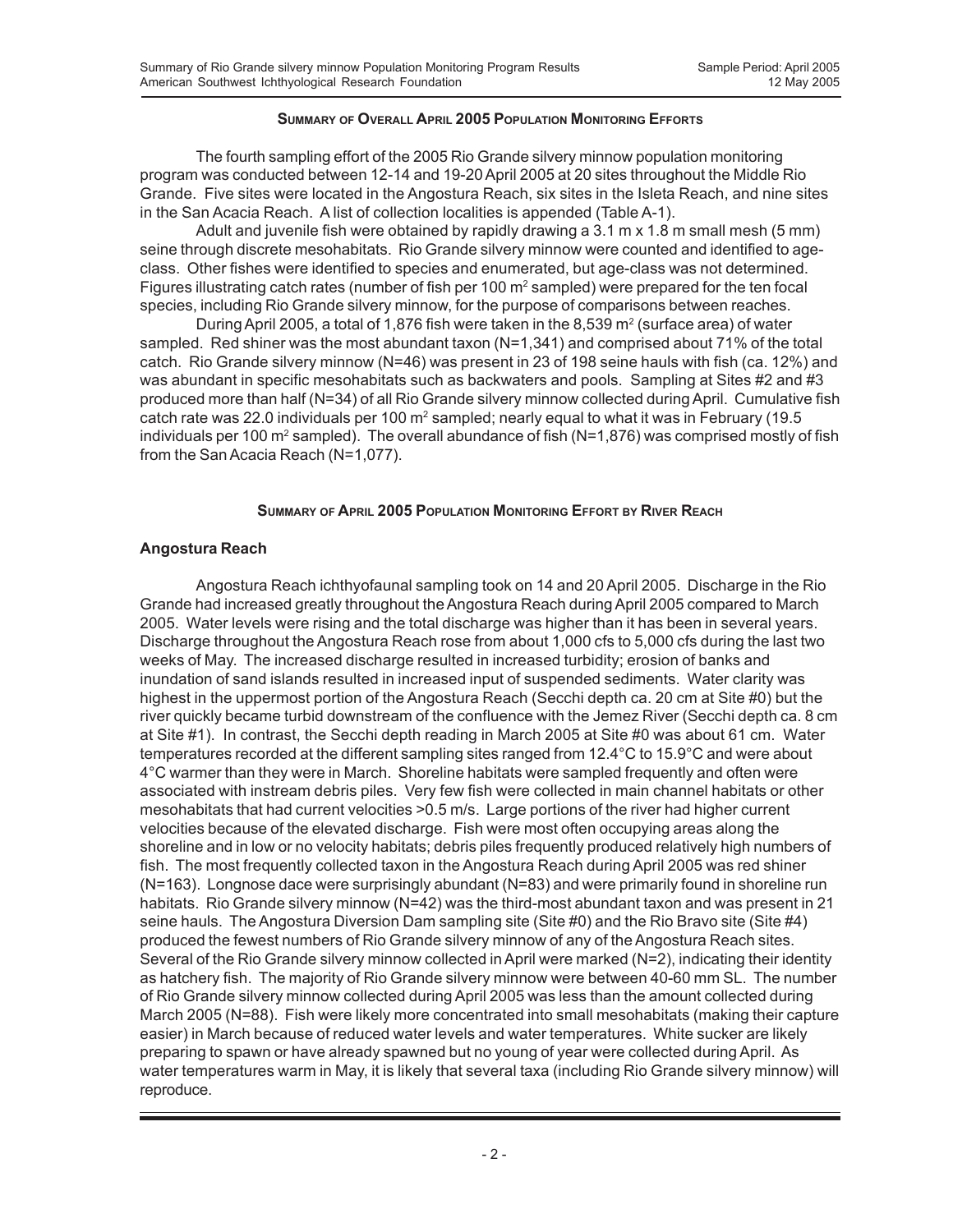#### **Isleta Reach**

Discharge in the Rio Grande substantially higher during April 2005 than it had been in the past several years. The large volume of water had covered many of the vegetated islands that were slowly becoming established since 2002. Elevated discharge resulted in the persistence of many small side channels and extensive areas of inundation on islands and along the shoreline. Some islands were completely inundated while backwaters formed mostly along the shoreline in other areas. Water temperatures in the Isleta Reach generally ranged from 12.7-16.7°C from morning (0900 h) to afternoon (1300 h); this was about a 5°C increase compared with March 2005. However, water temperatures were likely still too cool for most taxa to initiate spawning. Water clarity was low (Secchi depth<10 cm) at most sampling sites because of increased discharge and erosion of accumulated material in the formerly dry portions of the river channel. The Isleta Reach had the lowest catch rate (13.6 fish/100 m2 ) of any of the sampling reaches in the Middle Rio Grande and was much lower than what was recorded during March 2005 (26.5 fish/100 m<sup>2</sup>). Overall ichthyofaunal catch rates in the Angostura Reach (20.9 fish/100 m<sup>2</sup>) were higher lower compared to the Isleta Reach and had changed little since November 2004 (26.6 fish/100 m2 ). The most commonly collected taxa in the Isleta Reach were red shiner (N=227), flathead chub (N=115), western mosquitofish (N=23), and fathead minnow (N=11); only one Rio Grande silvery minnow was collected.

#### **San Acacia Reach**

Population monitoring was conducted in the San Acacia Reach (9 sites) of the Middle Rio Grande on 12-13 and 19 April 2005. Water levels had increased markedly since the beginning of the month but didn't peak until the end of April. The elevated flow combined with moderate ambient temperatures resulted in relatively warmer water temperatures in the San Acacia Reach (range=11.8- 18.4°C) compared to March 2005. Many of the formerly dry side channels throughout the reach had been re-wetted and were flowing. The width of the river had also increased noticeably and resulted in the creation of new backwater habitats. However, the habitat was dominated by main channel runs that were deep and swift. The turbidity levels in the San Acacia Reach were elevated and most sampling sites has a Secchi depth reading of <5 cm. The most commonly collected taxon during April 2005 in the San Acacia Reach was red shiner (N=954). Rio Grande silvery minnow (N=3) were occasionally present but far less abundant compared to other taxa. The few silvery minnow collected were in excellent condition and appeared ready to spawn within a month. The San Acacia Reach catch rate (29.0 fish/100 m2) was higher than the catch rates in either the Angostura or Isleta reaches. The primary reason for the elevated catch rate in the San Acacia Reach was the increased abundance of red shiner.

#### **Conclusion**

Red shiner continued to be the most numerically dominant taxon collected in the Rio Grande (N=1,344); other common taxa included flathead chub (N=181), longnose dace (N=83), channel catfish (N=70), western mosquitofish (N=62), fathead minnow (N=53), and Rio Grande silvery minnow (N=46). These six taxa collectively comprised 98% of the total catch of fish in the Middle Rio Grande study area. The abundance of Rio Grande silvery minnow during the early part of 2005, including April, indicates that the status of this species has improved markedly compared to 2004. Several of the largest female Rio Grande silvery minnow appeared to be slightly gravid but peak spawning is not expected to occur until early May because of the reduced instream water temperatures. The abundance of Rio Grande silvery minnow was highest in the Angostura Reach and only about 10% of all individuals were collected in either the Isleta or San Acacia reaches. Many of the Rio Grande silvery minnow collected in the Angostura Reach (likely a result of spawning by hatchery fish) appeared to be stunted and some were likely too small (ca. 30-40 mm SL) to spawn effectively in the spring of 2005. Higher than average spring runoff (peak magnitude and duration) is expected for 2005 which may increase the likelihood of recruitment success by creating more favorable nursery habitats.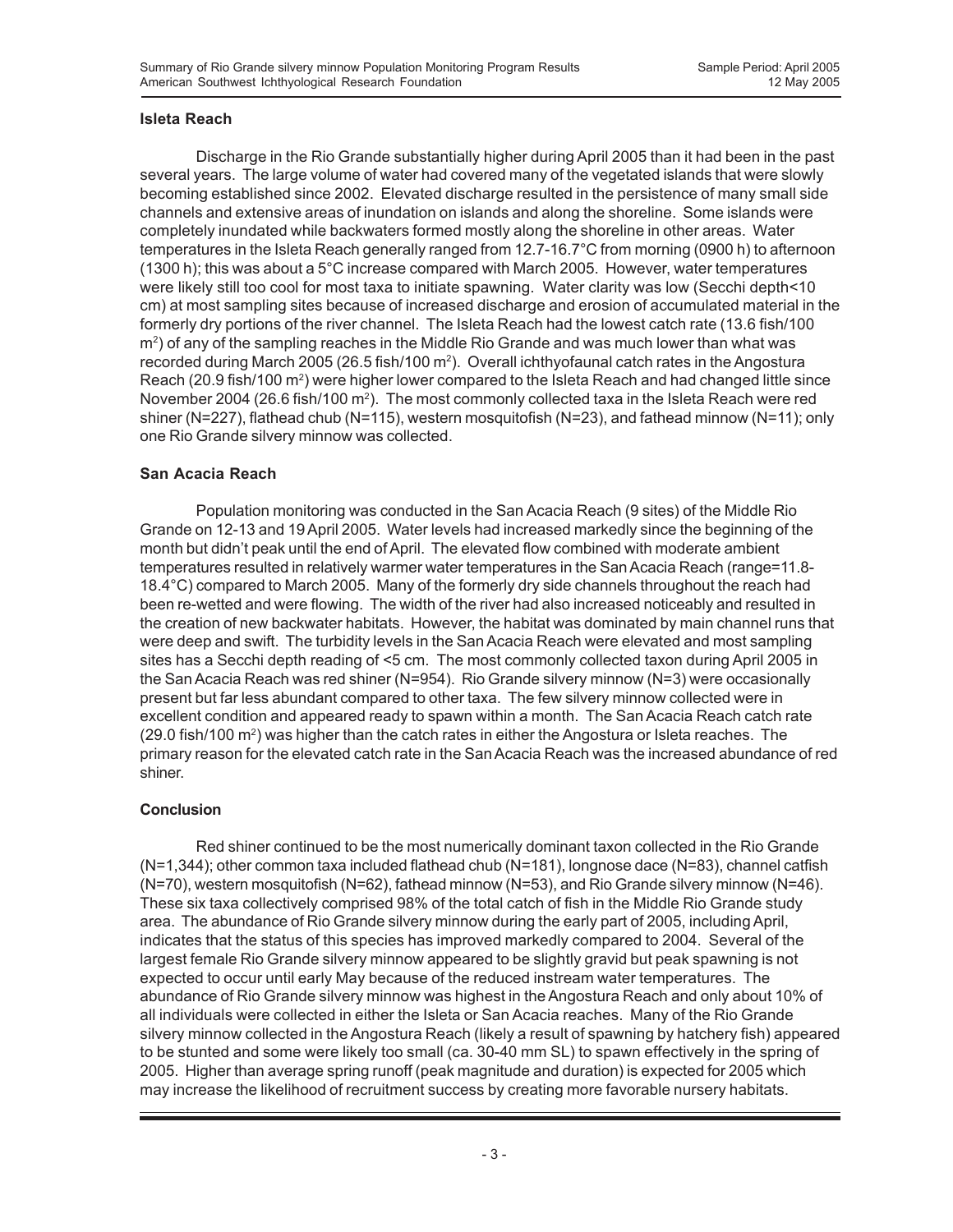

Figure 1. Map of the study area and sampling localities (numbered) for the 2005 Rio Grande silvery minnow population monitoring program. Sampling locality information that correspond with the numbered localities are provided in Appendix A (Table A-1).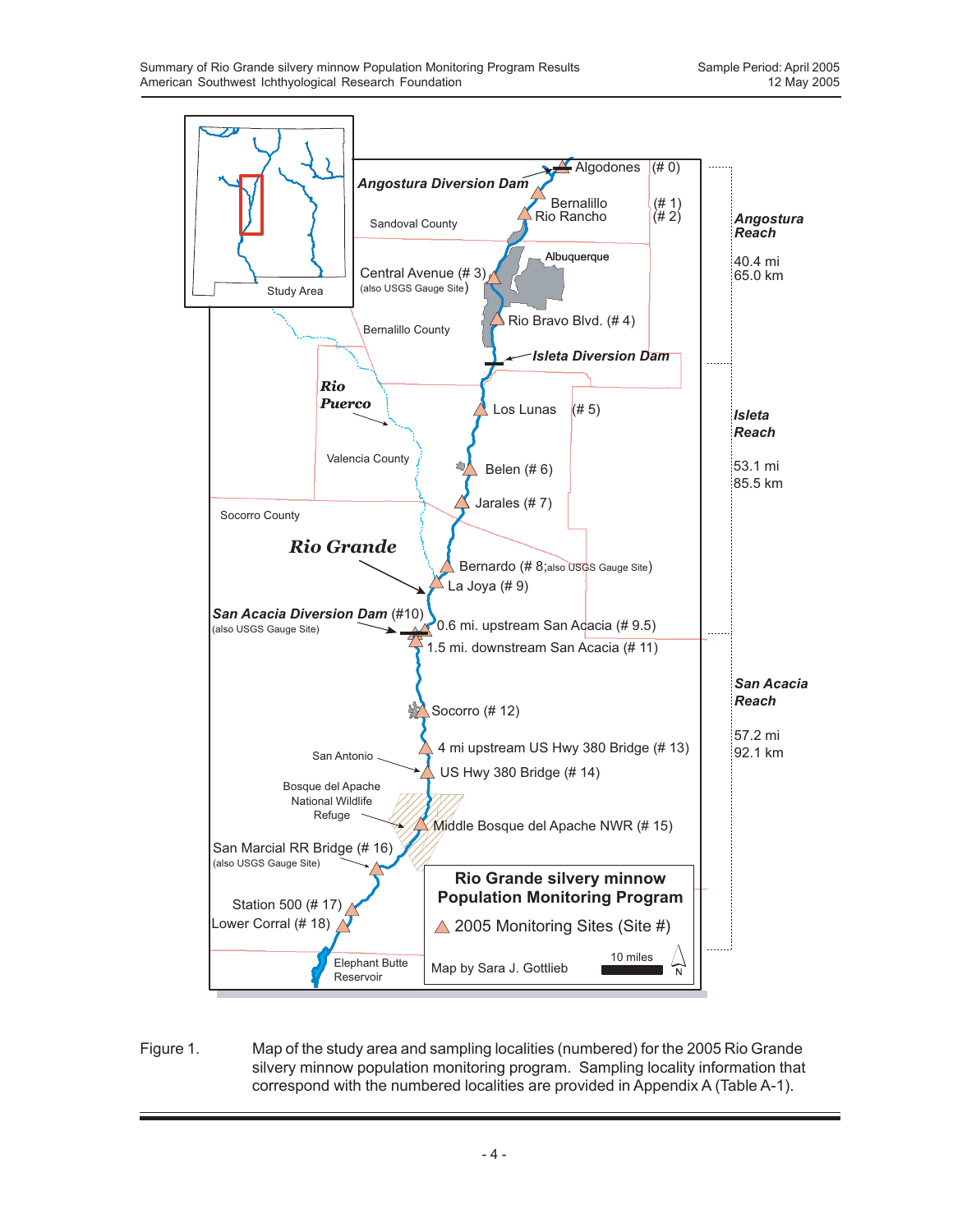

Figure 2. Discharge in the Rio Grande from January 2004 through April 2005 as recorded at seven U. S. Geological Survey (USGS) gauge stations. The Otowi Bridge gauge site is outside of the study area (ca. 25.5 river miles upstream of Cochiti Dam) and provided for reference. Discharge data are provisional and subject to change. \*Note: Bernardo discharge data (USGS 08332010) became temporarily unavailable on 13 January 2005 and data collection is now discontinued at that gauge.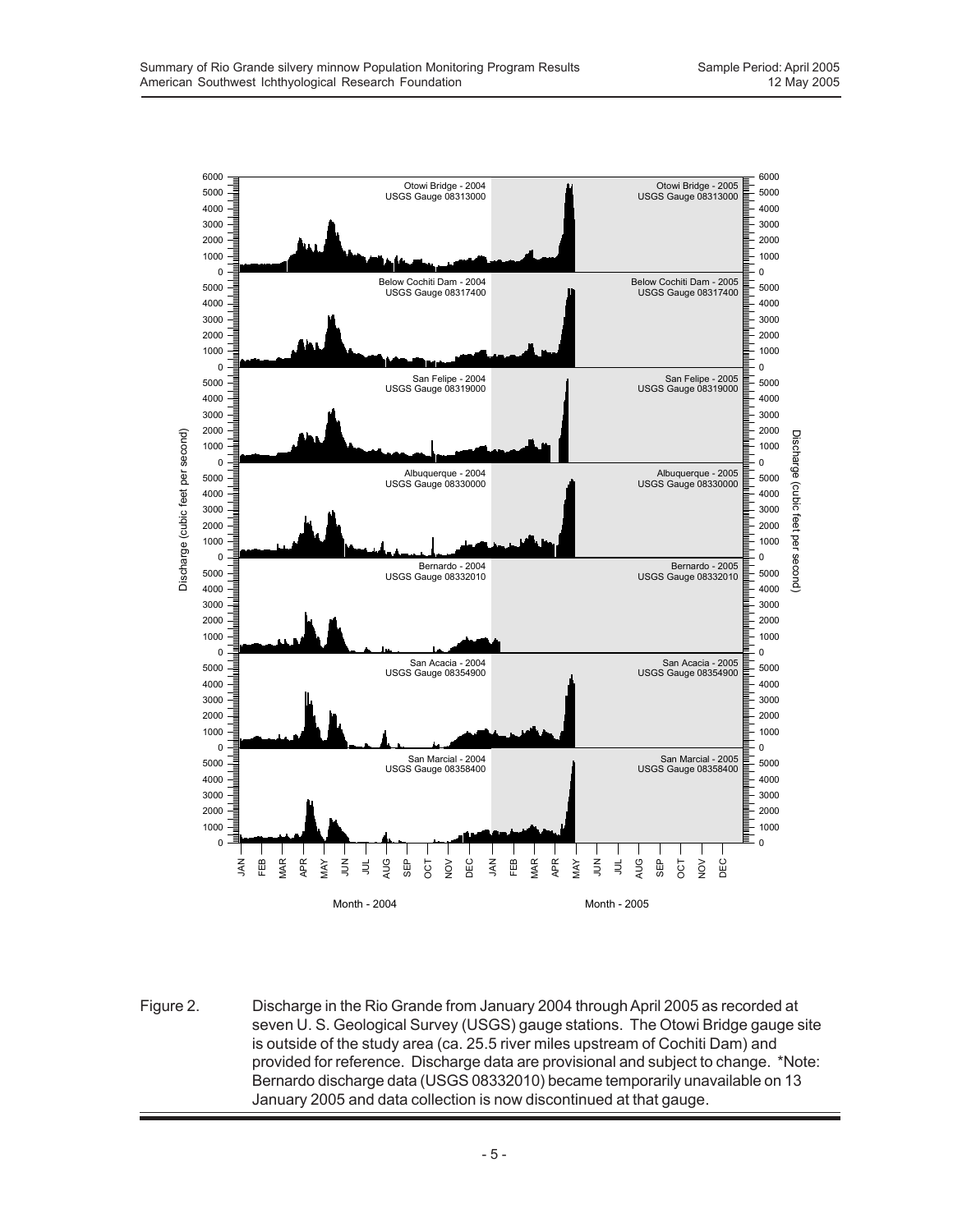#### Table 1. Scientific and common names and species codes of fish collected in the Middle Rio Grande during the 1999-2004 Rio Grande silvery minnow population monitoring program.

| <b>Scientific Name</b>     | <b>Common Name</b>          | Code  |
|----------------------------|-----------------------------|-------|
| <b>Order Clupeiformes</b>  |                             |       |
| Family Clupeidae           | herrings                    |       |
|                            |                             | (GZS) |
| Order Cypriniformes        |                             |       |
| <b>Family Cyprinidae</b>   | carps and minnows           |       |
|                            |                             | (RDS) |
|                            |                             | (CCA) |
|                            |                             | (RGC) |
|                            |                             |       |
|                            | silvery minnow <sup>1</sup> | (RGM) |
|                            |                             | (FHM) |
|                            |                             | (BHM) |
|                            |                             | (FHC) |
|                            |                             | (LND) |
| <b>Family Catostomidae</b> | suckers                     |       |
|                            |                             | (RCS) |
|                            |                             | (WHS) |
|                            |                             | (SMB) |
| <b>Order Siluriformes</b>  |                             |       |
| Family Ictaluridae         | North American catfishes    |       |
|                            |                             | (BBH) |
|                            |                             | (YBH) |
|                            |                             | (CCT) |
|                            |                             | (FCT) |
| <b>Order Salmoniformes</b> |                             |       |
| <b>Family Salmonidae</b>   | trouts and salmons          |       |
|                            |                             | (BNT) |
| Order Cyprinodontiformes   |                             |       |
| <b>Family Poeciliidae</b>  | livebearers                 |       |
|                            |                             | (MOS) |

<sup>1</sup> focal taxa represent the most abundant species present in recent Middle Rio Grande collections and species illustrated in monthly plots of data.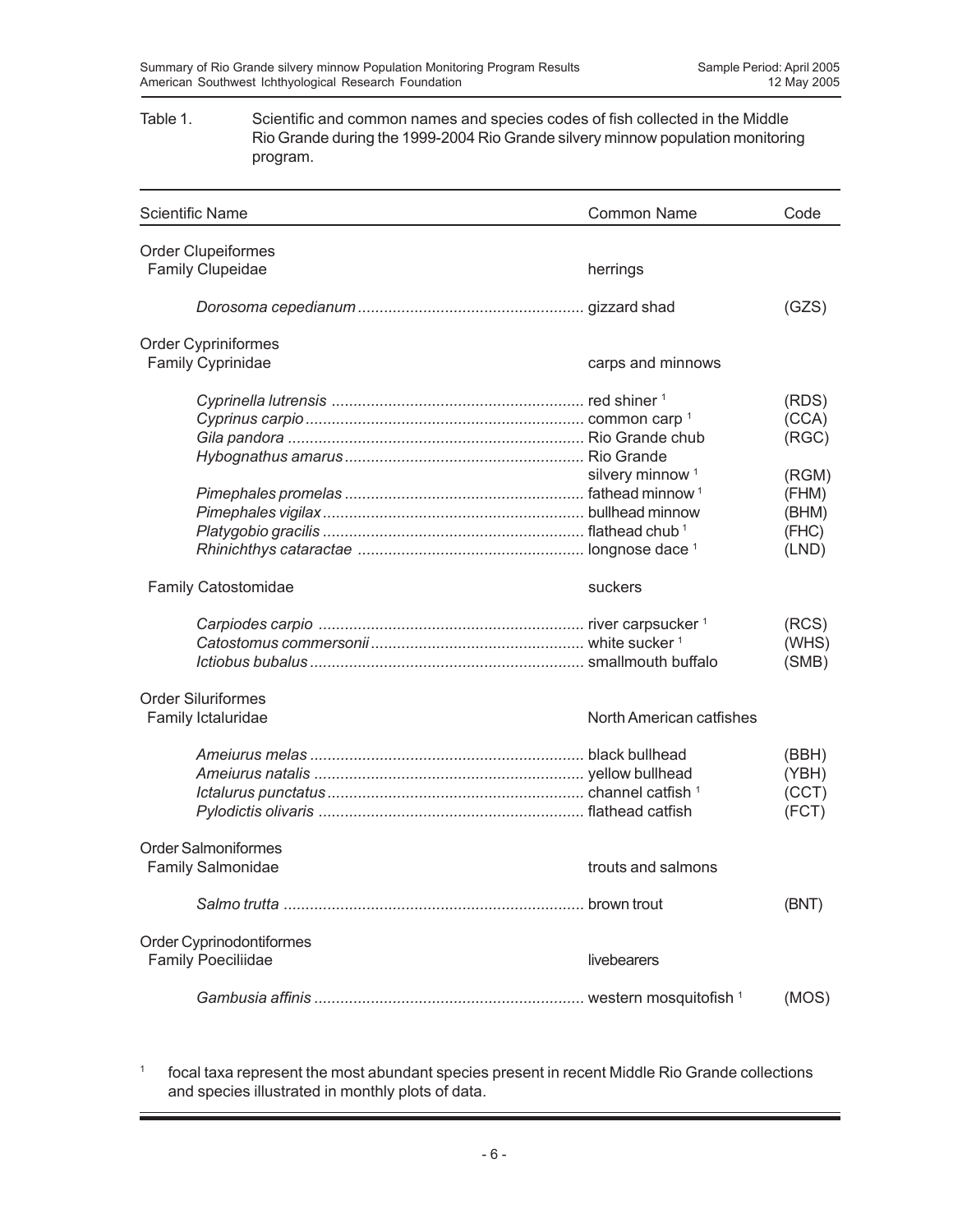#### Table 1. Scientific and common names and species codes of fish collected in the Middle Rio Grande during the 1999-2004 Rio Grande silvery minnow population monitoring program (continued).

| <b>Scientific Name</b>                                   | <b>Common Name</b> | Code                                      |
|----------------------------------------------------------|--------------------|-------------------------------------------|
| <b>Order Perciformes</b><br><b>Family Percichthyidae</b> | temperate basses   |                                           |
|                                                          |                    | (WHB)                                     |
| <b>Order Perciformes</b><br><b>Family Centrarchidae</b>  | sunfishes          |                                           |
|                                                          |                    | (GNS)<br>(BGL)<br>(LMB)<br>(WCR)<br>(BCR) |
| Family Percidae                                          | perches            |                                           |
|                                                          |                    | (YWP)<br>(WLE)                            |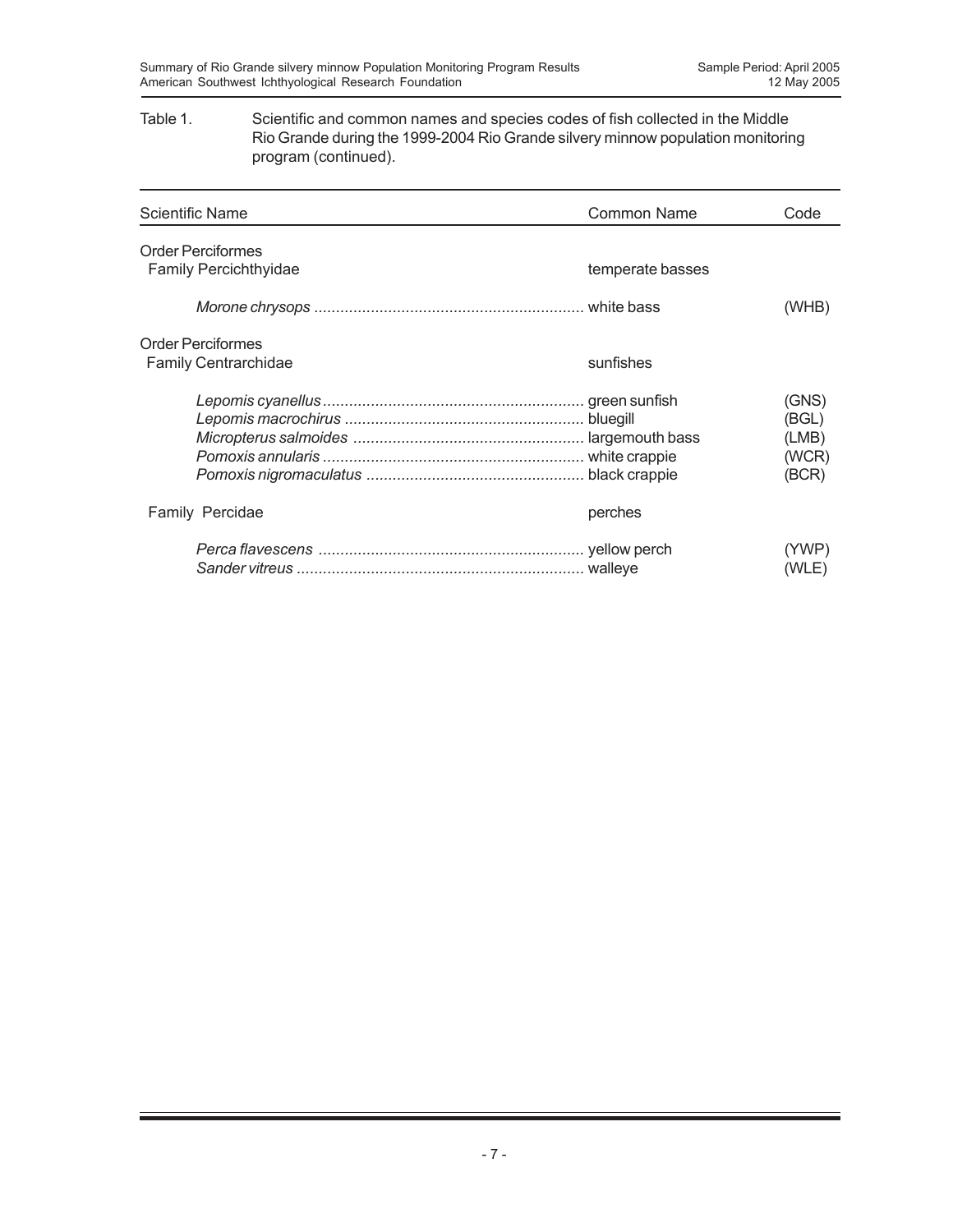#### Table 2. Summary of the April 2005 Rio Grande silvery minnow population monitoring program results (species list is based on fish collected from 1999-2004).

|                                             | <b>RESIDENCE</b>    | <b>TOTAL NUMBER</b> | PERCENT (%)         | FREQUENCY OF              | % FREQUENCY             |
|---------------------------------------------|---------------------|---------------------|---------------------|---------------------------|-------------------------|
| <b>SPECIES</b>                              | STATUS <sup>1</sup> | OF SPECIMENS        | OF TOTAL            | OCCURRENCE <sup>2</sup>   | OCCURRENCE <sup>2</sup> |
|                                             |                     |                     |                     |                           |                         |
| <b>HERRINGS</b>                             |                     |                     |                     |                           |                         |
| gizzard shad                                | I                   |                     |                     |                           |                         |
| <b>CARPS AND MINNOWS</b>                    |                     |                     |                     |                           |                         |
| red shiner                                  | N                   | 1,344               | 71                  | 20                        | 100                     |
| common carp                                 |                     | 6                   |                     | 4                         | $20\,$                  |
| Rio Grande chub                             | N                   |                     |                     |                           |                         |
| Rio Grande silvery minnow<br>fathead minnow | N<br>N              | 46<br>53            | $\overline{c}$<br>3 | $\overline{7}$<br>16      | 35<br>80                |
| bullhead minnow                             | $\mathbf{I}$        |                     |                     | $\overline{\phantom{0}}$  | $\qquad \qquad -$       |
| flathead chub                               | N                   | 181                 | 10                  | $\boldsymbol{9}$          | 45                      |
| longnose dace                               | N                   | 83                  | 4                   | $\mathsf 3$               | 15                      |
| <b>SUCKERS</b>                              |                     |                     |                     |                           |                         |
| river carpsucker                            | N                   | 4                   |                     | $\overline{c}$            | 10                      |
| white sucker                                | $\mathbf{I}$        | 30                  | $\overline{c}$      | $\ensuremath{\mathsf{3}}$ | 15                      |
| smallmouth buffalo                          | N                   |                     |                     |                           |                         |
| <b>BULLHEAD CATFISHES</b>                   |                     |                     |                     |                           |                         |
| black bullhead                              |                     |                     |                     |                           |                         |
| yellow bullhead                             |                     | $\mathbf{1}$        |                     | $\mathbf 1$               | $\overline{5}$<br>40    |
| channel catfish<br>flathead catfish         |                     | 70                  | 4                   | 8                         |                         |
|                                             |                     |                     |                     |                           |                         |
| <b>TROUTS</b><br>brown trout                | I                   |                     |                     |                           |                         |
|                                             |                     |                     |                     |                           |                         |
| <b>LIVEBEARERS</b>                          |                     |                     |                     | 13                        | 65                      |
| western mosquitofish                        | $\mathsf{I}$        | 62                  | 3                   |                           |                         |
| <b>TEMPERATE BASSES</b>                     |                     |                     |                     |                           |                         |
| white bass                                  | I                   |                     |                     |                           |                         |
| <b>SUNFISHES</b>                            |                     |                     |                     |                           |                         |
| green sunfish                               | I                   |                     |                     |                           |                         |
| bluegill<br>largemouth bass                 | ${\sf N}$           |                     |                     |                           |                         |
| white crappie                               | I                   |                     |                     |                           |                         |
| black crappie                               | I                   |                     |                     |                           |                         |
| <b>PERCHES</b>                              |                     |                     |                     |                           |                         |
| yellow perch                                | I                   |                     |                     |                           |                         |
| walleye                                     | ı                   |                     |                     |                           |                         |
| <b>TOTAL</b>                                |                     | 1,880               |                     |                           |                         |

 $1$  N = native; I = introduced

2 Frequency and % frequency of occurrence are based on n=20 sample sites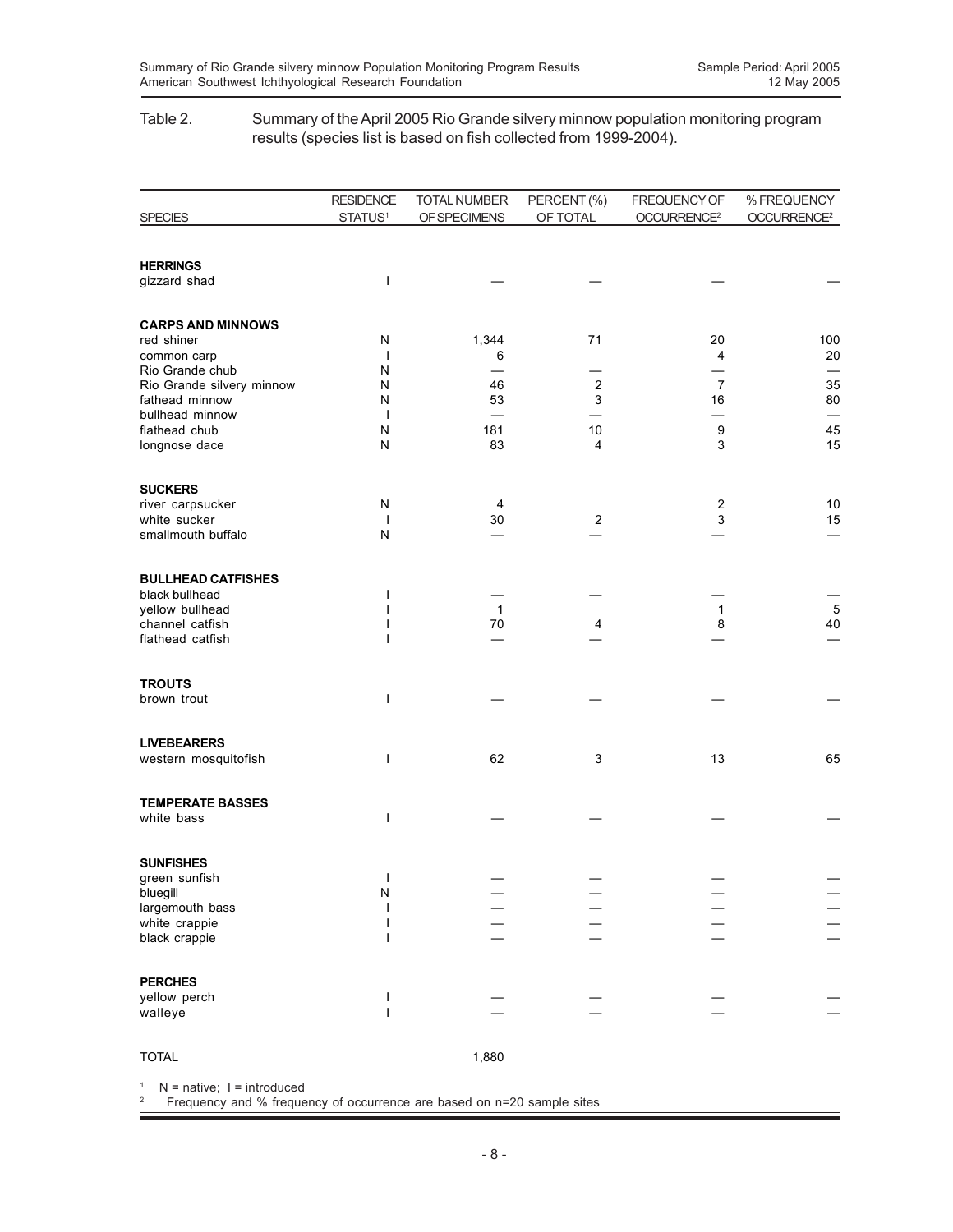| program results (species list based on fish collected from 1999-2004).                                                                                                       |                                                                             |                                              |                                                      |                            |             |             |             |             |                       |             |             |                                  |                                              |
|------------------------------------------------------------------------------------------------------------------------------------------------------------------------------|-----------------------------------------------------------------------------|----------------------------------------------|------------------------------------------------------|----------------------------|-------------|-------------|-------------|-------------|-----------------------|-------------|-------------|----------------------------------|----------------------------------------------|
| <b>SPECIES</b>                                                                                                                                                               | J<br>Α<br>N                                                                 | F<br>$\mathsf E$<br>B                        | M<br>Α<br>R                                          | Α<br>P<br>$\mathsf{R}$     | M<br>Α<br>Υ | J<br>U<br>N | J<br>U<br>Г | Α<br>U<br>G | $\mathbf S$<br>Ε<br>P | O<br>C<br>T | N<br>O<br>V | D<br>$\mathsf E$<br>$\mathsf{C}$ | Τ<br>$\circ$<br>$\top$<br>A<br>L             |
| <b>HERRINGS</b><br>gizzard shad                                                                                                                                              |                                                                             |                                              |                                                      |                            |             |             |             |             |                       |             |             |                                  |                                              |
| <b>CARPS AND MINNOWS</b><br>red shiner<br>common carp<br>Rio Grande chub<br>Rio Grande silvery minnow<br>fathead minnow<br>bullhead minnow<br>flathead chub<br>longnose dace | 2,760<br>3<br>248<br>356<br>$\overline{\phantom{0}}$<br>112<br>$\mathbf{1}$ | 3<br>330<br>144<br>$\mathbf{1}$<br>187<br>14 | 935 2,243 1,344<br>3<br>133<br>171<br>4<br>181<br>20 | 6<br>46<br>53<br>181<br>83 |             |             |             |             |                       |             |             |                                  | 7,282<br>15<br>757<br>724<br>5<br>661<br>118 |
| <b>SUCKERS</b><br>river carpsucker<br>white sucker<br>smallmouth buffalo                                                                                                     | 19<br>16                                                                    | 20<br>59                                     | 41<br>43                                             | 4<br>30                    |             |             |             |             |                       |             |             |                                  | 84<br>148                                    |
| <b>BULLHEAD CATFISHES</b><br>black bullhead<br>yellow bullhead<br>channel catfish<br>flathead catfish                                                                        | $\,6\,$                                                                     | $\overline{c}$<br>49                         | 35                                                   | $\mathbf{1}$<br>70         |             |             |             |             |                       |             |             |                                  | 3<br>160                                     |
| <b>TROUTS</b><br>brown trout                                                                                                                                                 |                                                                             |                                              |                                                      |                            |             |             |             |             |                       |             |             |                                  |                                              |
| <b>LIVEBEARERS</b><br>western mosquitofish                                                                                                                                   | 64                                                                          | 146                                          | 60                                                   | 62                         |             |             |             |             |                       |             |             |                                  | 332                                          |
| <b>TEMPERATE BASSES</b><br>white bass                                                                                                                                        |                                                                             |                                              |                                                      |                            |             |             |             |             |                       |             |             |                                  |                                              |
| <b>SUNFISHES</b><br>green sunfish<br>bluegill<br>largemouth bass<br>white crappie<br>black crappie                                                                           | $\mathbf{1}$                                                                | $1 -$                                        | $\overline{1}$                                       |                            |             |             |             |             |                       |             |             |                                  | $\begin{array}{c} 2 \\ 1 \end{array}$        |
| <b>PERCHES</b><br>yellow perch<br>walleye                                                                                                                                    |                                                                             |                                              |                                                      |                            |             |             |             |             |                       |             |             |                                  |                                              |
| <b>TOTAL</b>                                                                                                                                                                 | 3,586 1,891 2,935 1,880                                                     |                                              |                                                      |                            |             |             |             |             |                       |             |             |                                  | 10,292                                       |

# Table 3. Summary of the monthly 2005 Rio Grande silvery minnow population monitoring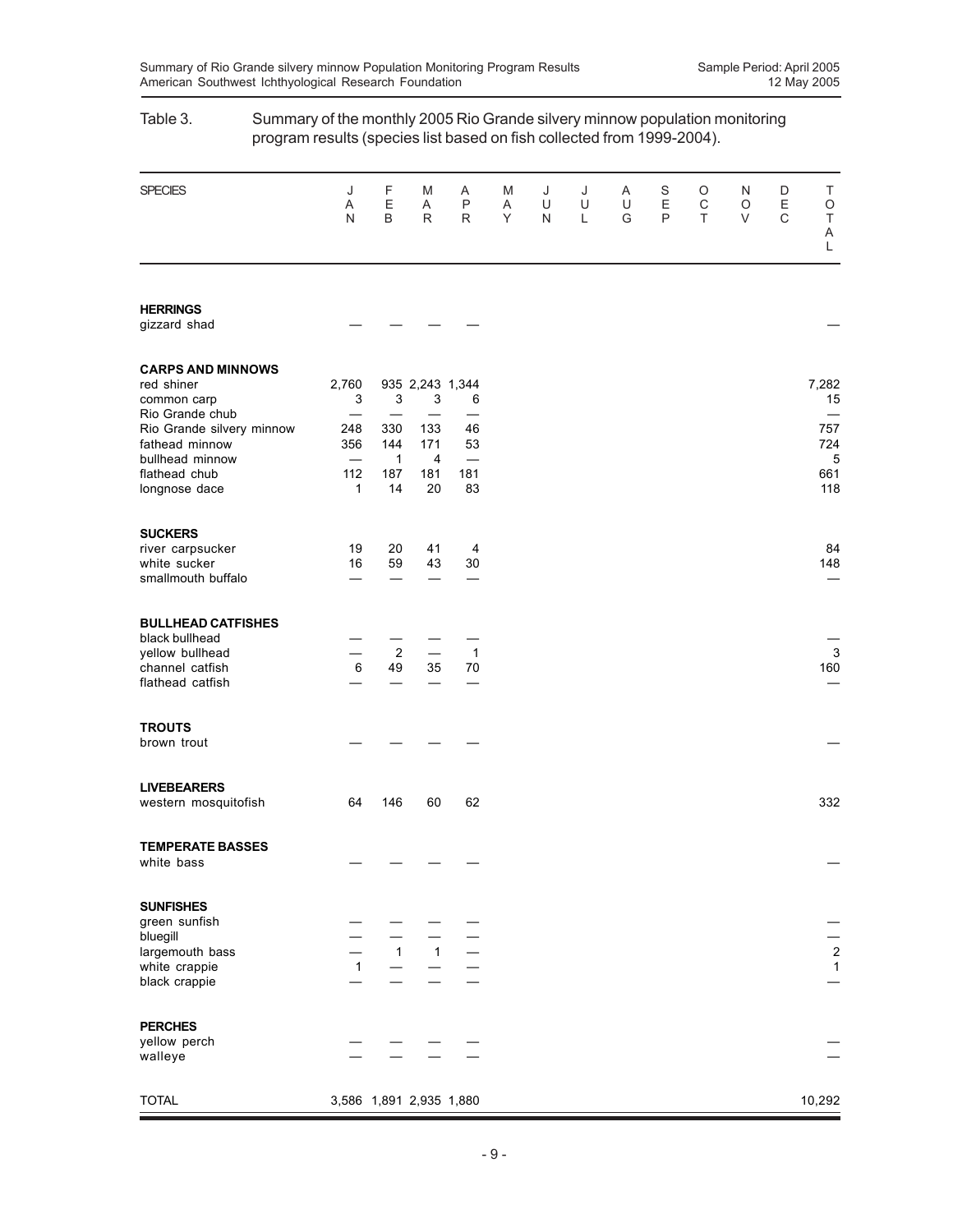| Table 4.<br>during the 2005 Rio Grande silvery minnow population monitoring program. Numerals<br>in pararenthesis are the number of silvery minnow in a site collection that were marked<br>(subset of the total). | Summary of the monthly catch or Rio Grande silvery minnow, by site and reach, |                                             |                                             |                                              |             |             |              |             |             |             |                  |                        |                                                                       |
|--------------------------------------------------------------------------------------------------------------------------------------------------------------------------------------------------------------------|-------------------------------------------------------------------------------|---------------------------------------------|---------------------------------------------|----------------------------------------------|-------------|-------------|--------------|-------------|-------------|-------------|------------------|------------------------|-----------------------------------------------------------------------|
| <b>REACH</b><br><b>Site Number</b><br>Site Name                                                                                                                                                                    | J<br>Α<br>N                                                                   | F<br>E<br>B                                 | M<br>Α<br>R                                 | Α<br>P<br>R                                  | M<br>Α<br>Y | J<br>U<br>N | J<br>U<br>L  | A<br>U<br>G | S<br>Ε<br>P | O<br>C<br>T | N<br>O<br>$\vee$ | D<br>$\mathsf E$<br>C  | Τ<br>O<br>Τ<br>Α<br>L                                                 |
| <b>ANGOSTURA REACH</b>                                                                                                                                                                                             |                                                                               |                                             |                                             |                                              |             |             |              |             |             |             |                  |                        |                                                                       |
| 0 Angostura Dam<br>1 Bernalillo<br>2 Rio Rancho<br>3 Central Ave (Abq)<br>4 Rio Bravo (Abq)                                                                                                                        | 20<br>147<br>7<br>4                                                           | 0<br>68<br>137<br>64<br>19                  | 0<br>36<br>25<br>12<br>15                   | 3<br>5<br>7<br>27<br>—                       |             |             |              |             |             |             |                  |                        | 3<br>129<br>316<br>110<br>38                                          |
| Angostura Reach Total                                                                                                                                                                                              | 178                                                                           | 288                                         | 88                                          | 42                                           |             |             |              |             |             |             |                  |                        | 596                                                                   |
| <b>ISLETAREACH</b>                                                                                                                                                                                                 |                                                                               |                                             |                                             |                                              |             |             |              |             |             |             |                  |                        |                                                                       |
| 5 Los Lunas<br>6 Belen<br>7 Jarales<br>8 US Hwy 60 Bernardo<br>9 South of Bernardo<br>9.5 North of San Acacia<br><b>Isleta Reach Total</b>                                                                         | 3<br>1<br>30<br>8<br>5<br>1<br>48                                             | 11<br>4<br>0<br>1<br>$\mathbf 2$<br>0<br>18 | 2<br>3<br>0<br>1<br>1<br>0<br>7             | 1<br>$\mathbf{1}$                            |             |             |              |             |             |             |                  |                        | 17<br>8<br>30<br>10<br>8<br>1<br>74                                   |
| <b>SAN ACACIA REACH</b>                                                                                                                                                                                            |                                                                               |                                             |                                             |                                              |             |             |              |             |             |             |                  |                        |                                                                       |
| 10 San Acacia Dam<br>11 S of San Acacia<br>12 Socorro<br>13 North of US Hwy 380<br>14 US Hwy 380<br>15 Bosque del Apache<br>16 San Marcial<br>17 South of San Marcial<br>18 South of San Marcial                   | 3<br>13<br>3<br>—<br>1<br>$\overline{\mathbf{2}}$<br>—                        | 0<br>15<br>0<br>6<br>0<br>—<br>—<br>3       | 16<br>14<br>1<br>0<br>0<br>0<br>1<br>0<br>6 | 2<br>1<br>—<br>—<br>$\overline{\phantom{0}}$ |             |             |              |             |             |             |                  |                        | 21<br>43<br>4<br>6<br>$\begin{array}{c} 1 \\ 2 \\ 1 \end{array}$<br>9 |
| San Acacia Reach Total                                                                                                                                                                                             | 22                                                                            | 24                                          | 38                                          | 3                                            |             |             |              |             |             |             |                  |                        | 87                                                                    |
| <b>MONTHLY TOTALS</b>                                                                                                                                                                                              | 248                                                                           | 330                                         | 133                                         | 46                                           |             |             |              |             |             |             |                  |                        | 757                                                                   |
|                                                                                                                                                                                                                    | J<br>Α<br>Ν                                                                   | F<br>E<br>B                                 | M<br>A<br>R                                 | A<br>P<br>R                                  | M<br>Α<br>Y | J<br>U<br>N | J<br>U<br>L. | A<br>U<br>G | S<br>E<br>P | O<br>C<br>T | N<br>O<br>$\vee$ | D<br>Ε<br>$\mathsf{C}$ | Τ<br>$\circ$<br>$\top$<br>Α<br>L                                      |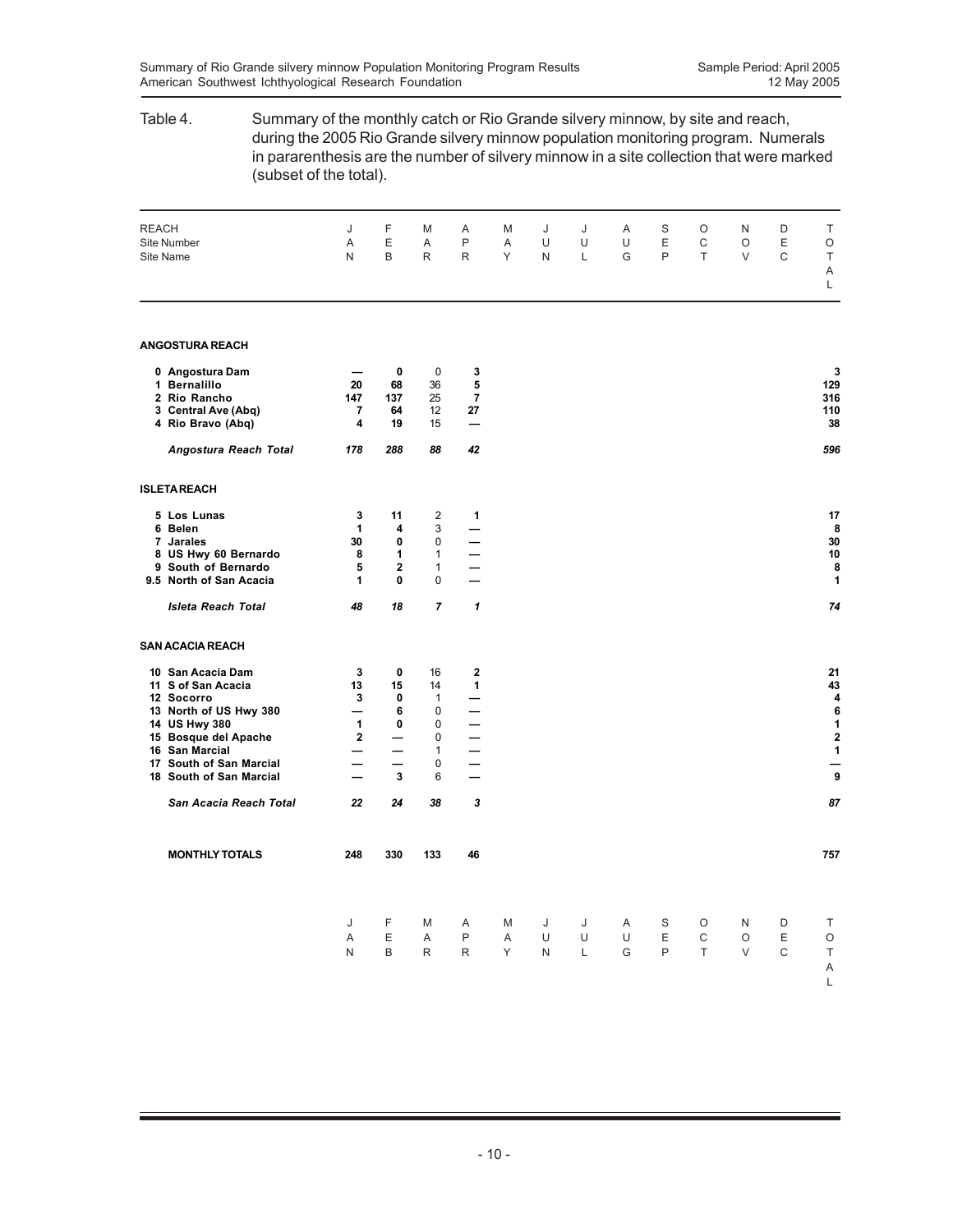

Figure 3. Catch rates, for the 10 focal species, by river reach during April 2005 at Rio Grande silvery minnow population monitoring program collection sites (see Table A-1 for fish species codes). An arrow indicates the Rio Grande silvery minnow (RGM) histogram bar.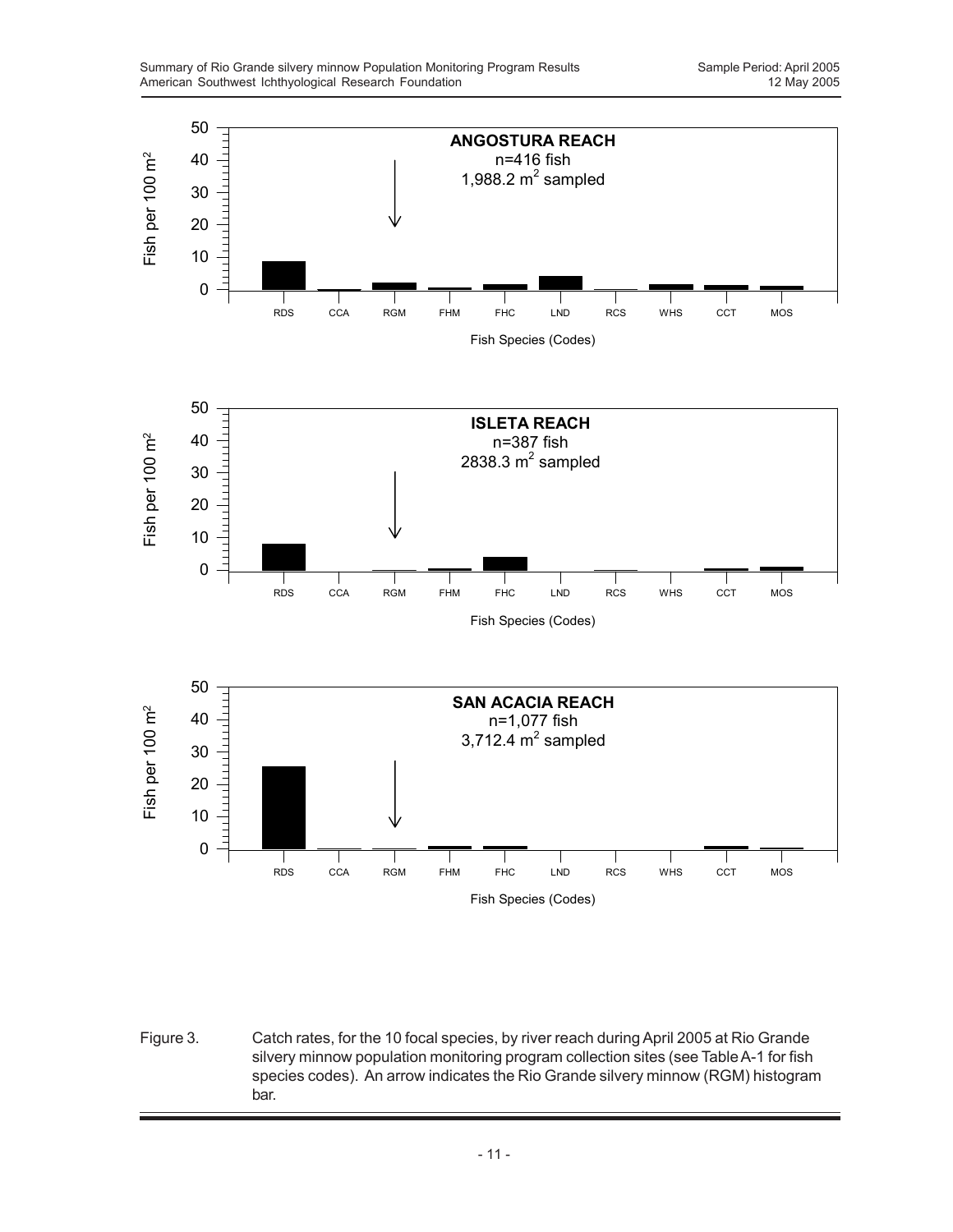

Figure 4. Catch rates for ten focal species (upper graph\*), including Rio Grande silvery minnow, (RGM; lower graph\*) during April 2005 at Rio Grande silvery minnow population monitoring program collection sites (see Table A-1 for fish species codes).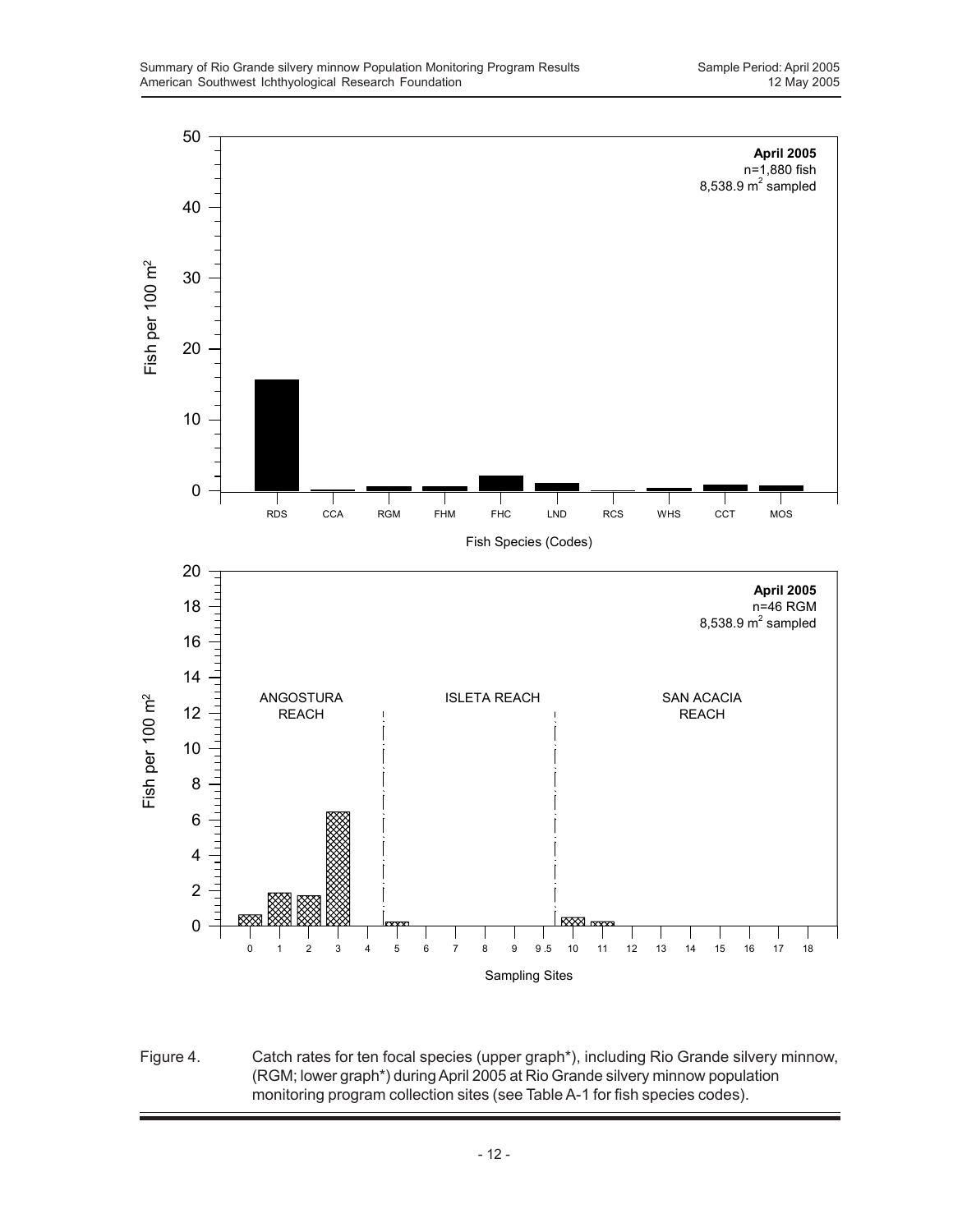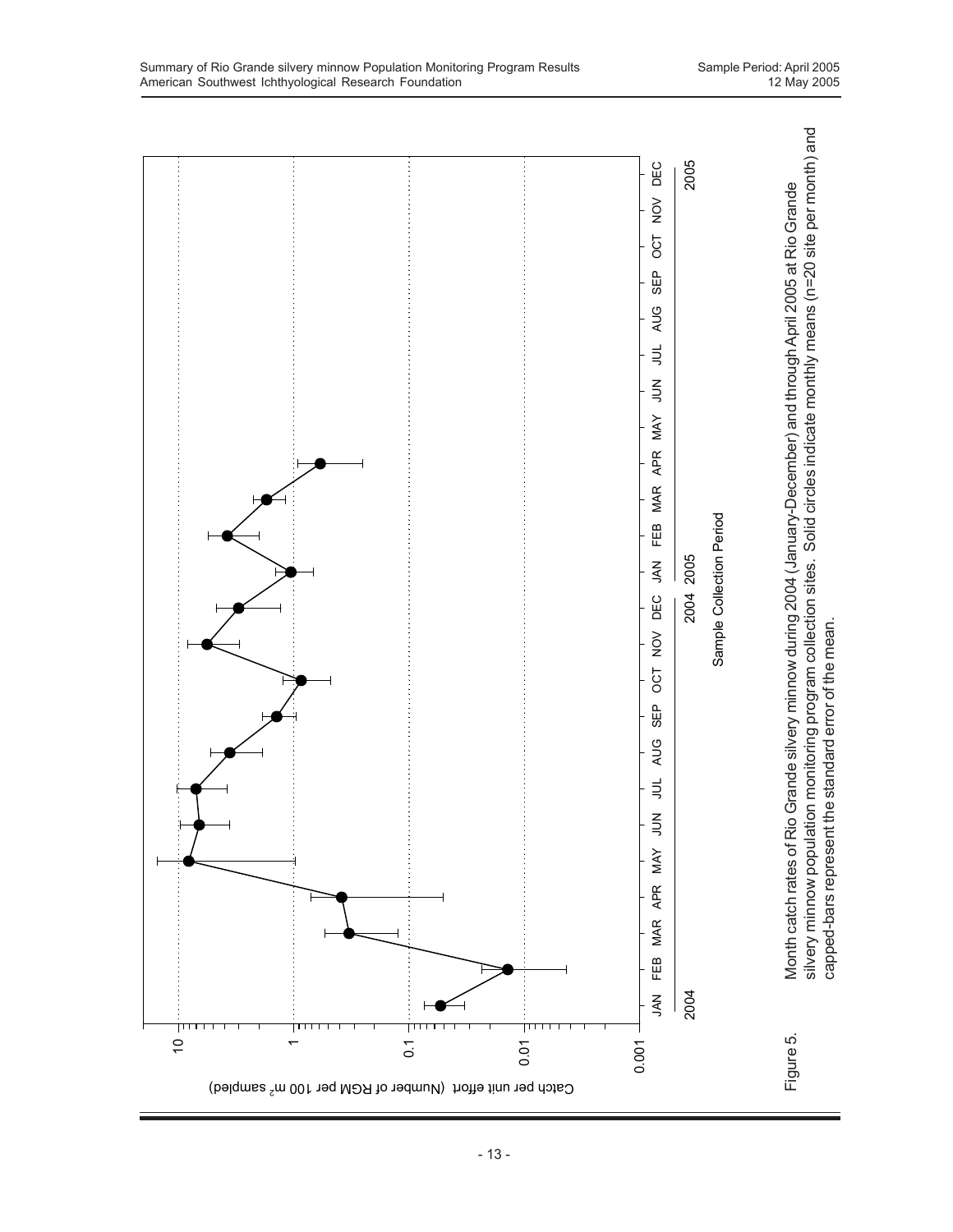## APPENDIX A.

Collection localities of the 2005 Rio Grande silvery minnow population monitoring program.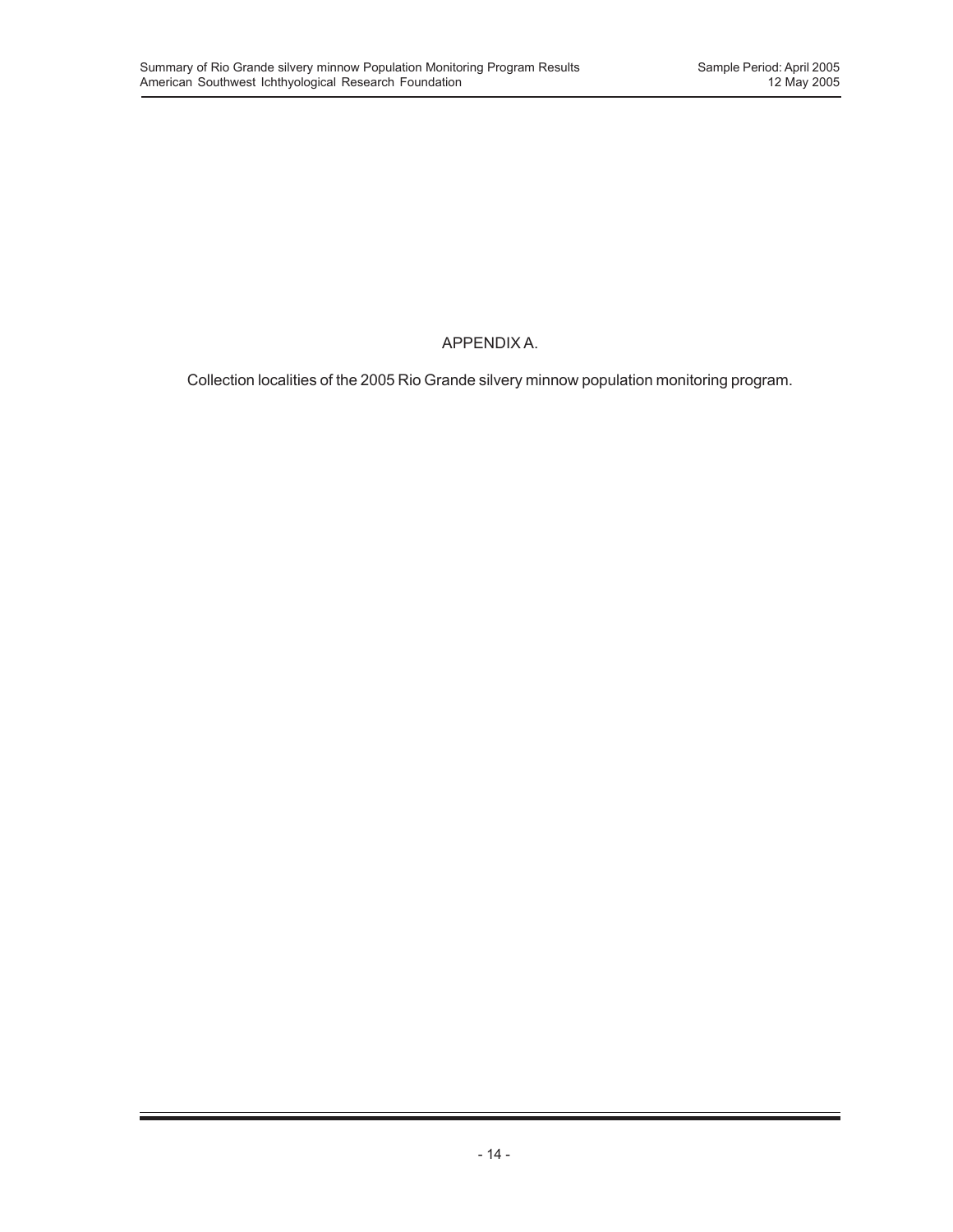#### Table A-1. Collection localities of the 2005 Rio Grande silvery minnow population monitoring program.

| Site # | Site Locality |
|--------|---------------|
|        |               |

#### **ANGOSTURA REACH SITES SITE #**

- 0 New Mexico, Sandoval County, Rio Grande, below Angostura Diversion Dam, Algodones. River Mile 209.7 SAN FELIPE PUEBLO QUADRANGLE 3916006 N 363811 E
- 1 New Mexico, Sandoval County, Rio Grande, at US Highway 550 bridge crossing, (formerly NM State Highway 44 bridge crossing), Bernalillo. River Mile 203.8 BERNALILLO QUADRANGLE 3909722 N 358543 E
- 2 New Mexico, Sandoval County, Rio Grande, ca. 4 miles downstream of US Highway 550 bridge crossing, at Rio Rancho Wastewater Treatment Plant, Rio Rancho. River Mile 200.0 BERNALILLO QUADRANGLE 3905355 N 354772 E
- 3 New Mexico, Bernalillo County, Rio Grande, at Central Avenue (US Highway 66) bridge crossing, Albuquerque. ALBUQUERQUE WEST QUADRANGLE 3884094 N 346840 E
- 4 New Mexico, Bernalillo County, Rio Grande, at Rio Bravo Boulevard bridge crossing, Albuquerque. River Mile 178.3 ALBUQUERQUE WEST QUADRANGLE 3877163 N 347554 E

#### **ISLETA REACH SITES SITE #**

- 5 New Mexico, Valencia County, Rio Grande, at Los Lunas (NM State Highway 49) bridge crossing, Los Lunas. River Mile 161.4 LOS LUNAS QUADRANGLE 3852531 N 342898 E
- 6 New Mexico, Valencia County, Rio Grande, ca. 1.0 miles upstream of NM State Highway 309/6 bridge crossing, Belen. River Mile 151.5 TOME QUADRANGLE 3837061 N 339972 E
- 7 New Mexico, Valencia County, Rio Grande, ca. 2.2 miles upstream of NM State Highway 346 bridge crossing (near Transwestern Natural Gas Pipeline crossing), Jarales. River Mile 143.2 VEGUITA QUADRANGLE 3827329 N 338136 E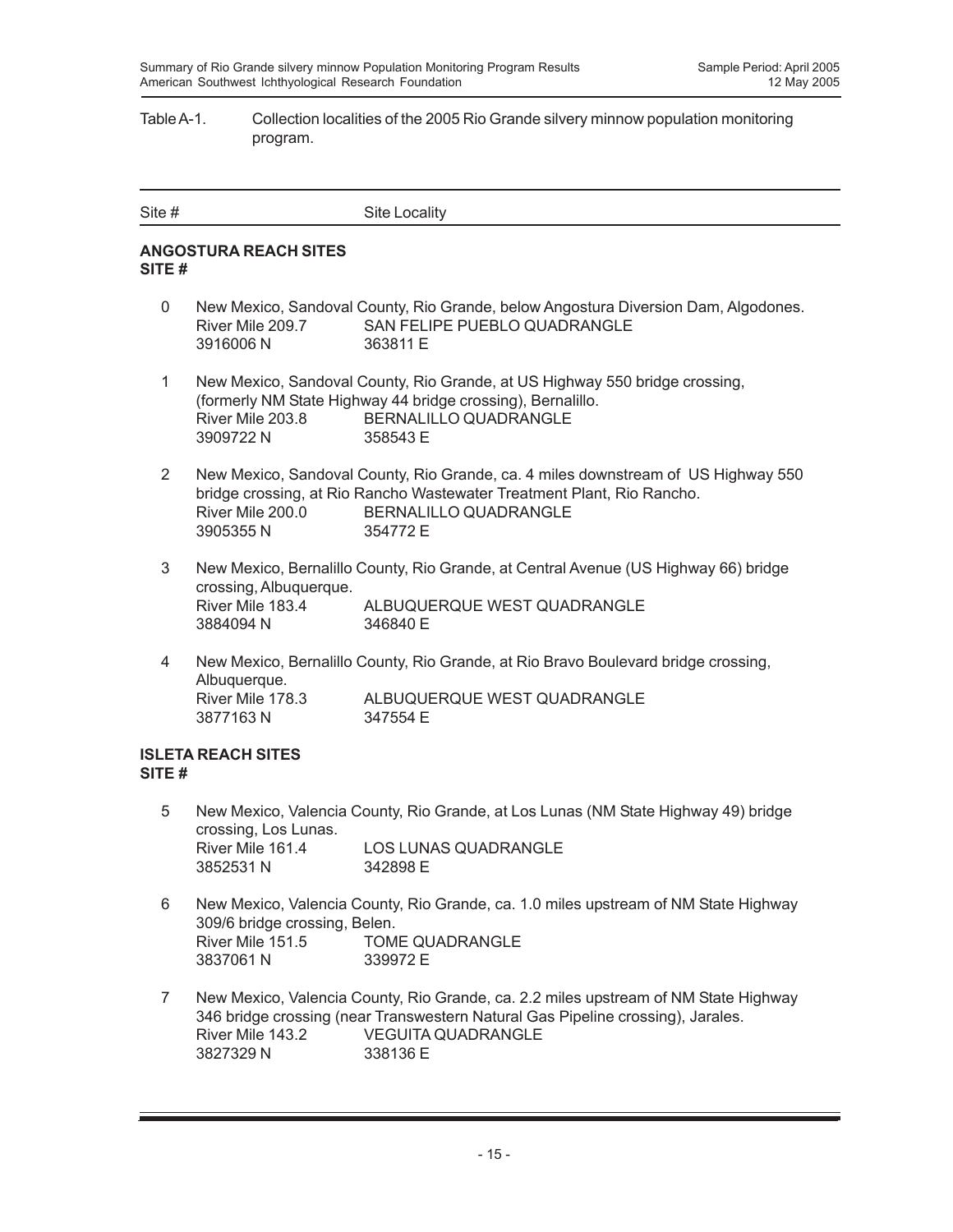#### Table A-1. Collection localities of the 2005 Rio Grande silvery minnow population monitoring program (continued).

| Site # | Site Locality |
|--------|---------------|
|        |               |

#### **ISLETA REACH SITES (continued) SITE #**

- 8 New Mexico, Socorro County, Rio Grande, at US Highway 60 bridge crossing, Bernardo. River Mile 130.6 ABEYTAS QUADRANGLE 3809726 N 334604 E
- 9 New Mexico, Socorro County, Rio Grande, ca. 3.5 miles downstream of US Highway 60 bridge crossing, La Joya. River Mile 127.0 ABEYTAS QUADRANGLE 3805229 N 331094 E
- 9.5 New Mexico, Socorro County, Rio Grande, ca. 0.6 miles upstream of San Acacia Diversion Dam, San Acacia. River Mile 116.8 LA JOYA QUADRANGLE 3792603 N 327902 E

#### **SAN ACACIA REACH SITES SITE #**

- 10 New Mexico, Socorro County, Rio Grande, directly below San Acacia Diversion Dam, San Acacia. River Mile 116.2 SAN ACACIA QUADRANGLE 3791977 N 326162 E
- 11 New Mexico, Socorro County, Rio Grande, ca. 1.5 miles downstream of San Acacia Diversion Dam, San Acacia. River Mile 114.6 LEMITAR QUADRANGLE 3790442 N 325263 E
- 12 New Mexico, Socorro County, Rio Grande, 0.5 miles upstream of the Low Flow Conveyance Channel bridge, east and upstream of Socorro Wastewater Treatment Plant, Socorro. River Mile 99.5 LOMA DE LAS CANAS QUADRANGLE 3771043 N 327097 E
- 13 New Mexico, Socorro County, Rio Grande, ca. 4.0 miles upstream of US Highway 380 bridge crossing, San Antonio. River Mile 91.7 SAN ANTONIO QUADRANGLE 3761283 N 328140 E
- 14 New Mexico, Socorro County, Rio Grande, at US Highway 380 bridge crossing, San Antonio.<br>River Mile 87.1 SAN ANTONIO QUADRANGLE 3754471 N 328914 F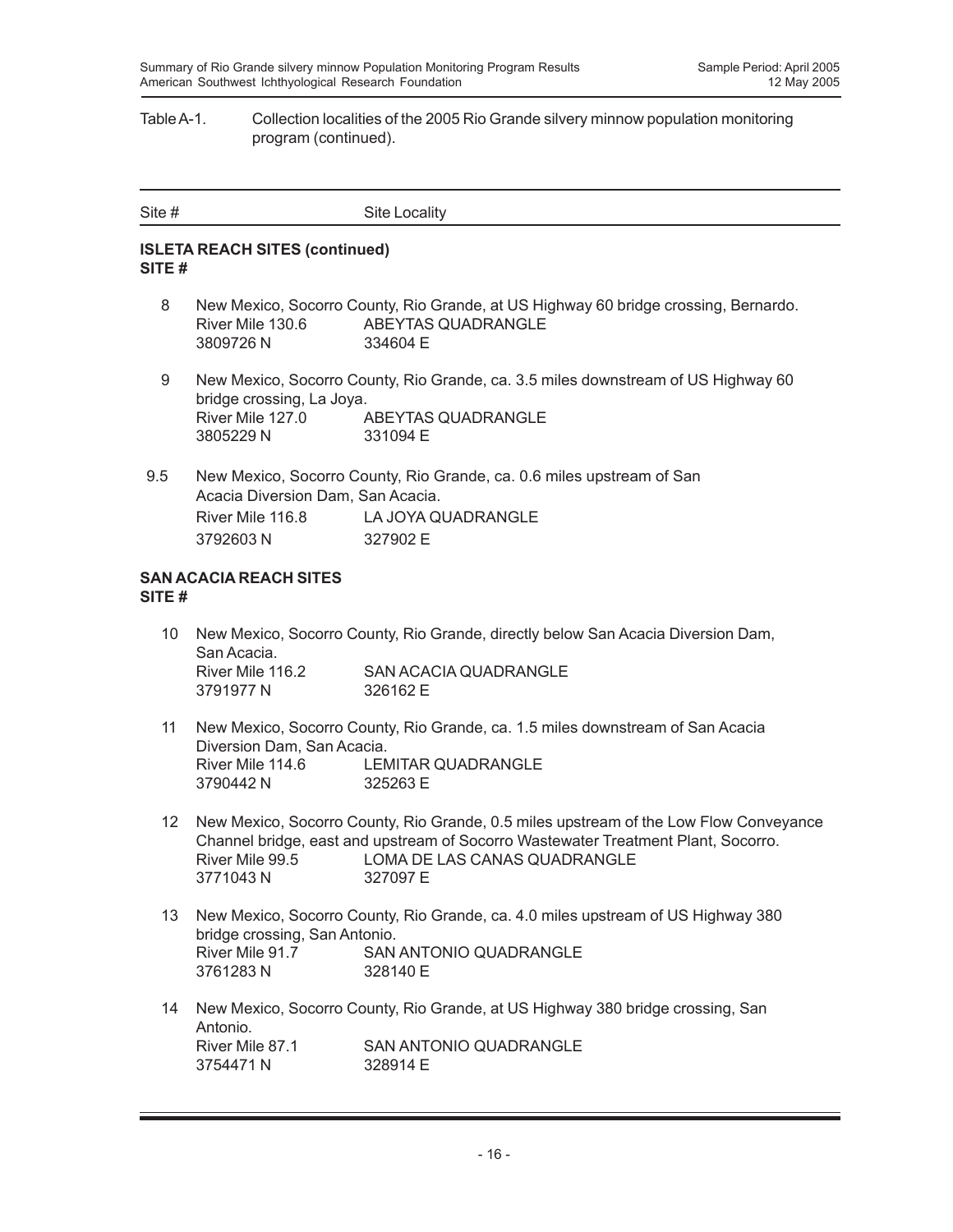#### Table A-1. Collection localities of the 2005 Rio Grande silvery minnow population monitoring program (continued).

| Site # |               |
|--------|---------------|
|        | Site Locality |

#### **SAN ACACIA REACH SITES (continued) SITE #**

- 15 New Mexico, Socorro County, Rio Grande, directly east of Bosque del Apache National Wildlife Refuge headquarters, San Antonio. River Mile 79.1 SAN ANTONIO, SE QUADRANGLE 3740839 N 327055 E
- 16 New Mexico, Socorro County, Rio Grande, at the San Marcial railroad crossing, San Marcial. River Mile 68.6 SAN MARCIAL QUADRANGLE<br>3728347 N 315284 E 3728347 N
- 17 New Mexico, Socorro County, Rio Grande, at its former confluence with the Low Flow Conveyance Channel and 16 miles downstream of the southern end of the Bosque del Apache National Wildlife Refuge, San Marcial. River Mile 60.5 PARAJE WELL QUADRANGLE 3718178 N 309487 E
- 18 New Mexico, Socorro County, Rio Grande, ca. 19 miles downstream of the southern end of the Bosque del Apache National Wildlife Refuge, San Marcial. River Mile 57.7 PARAJE WELL QUADRANGLE 3714740 N 307380 E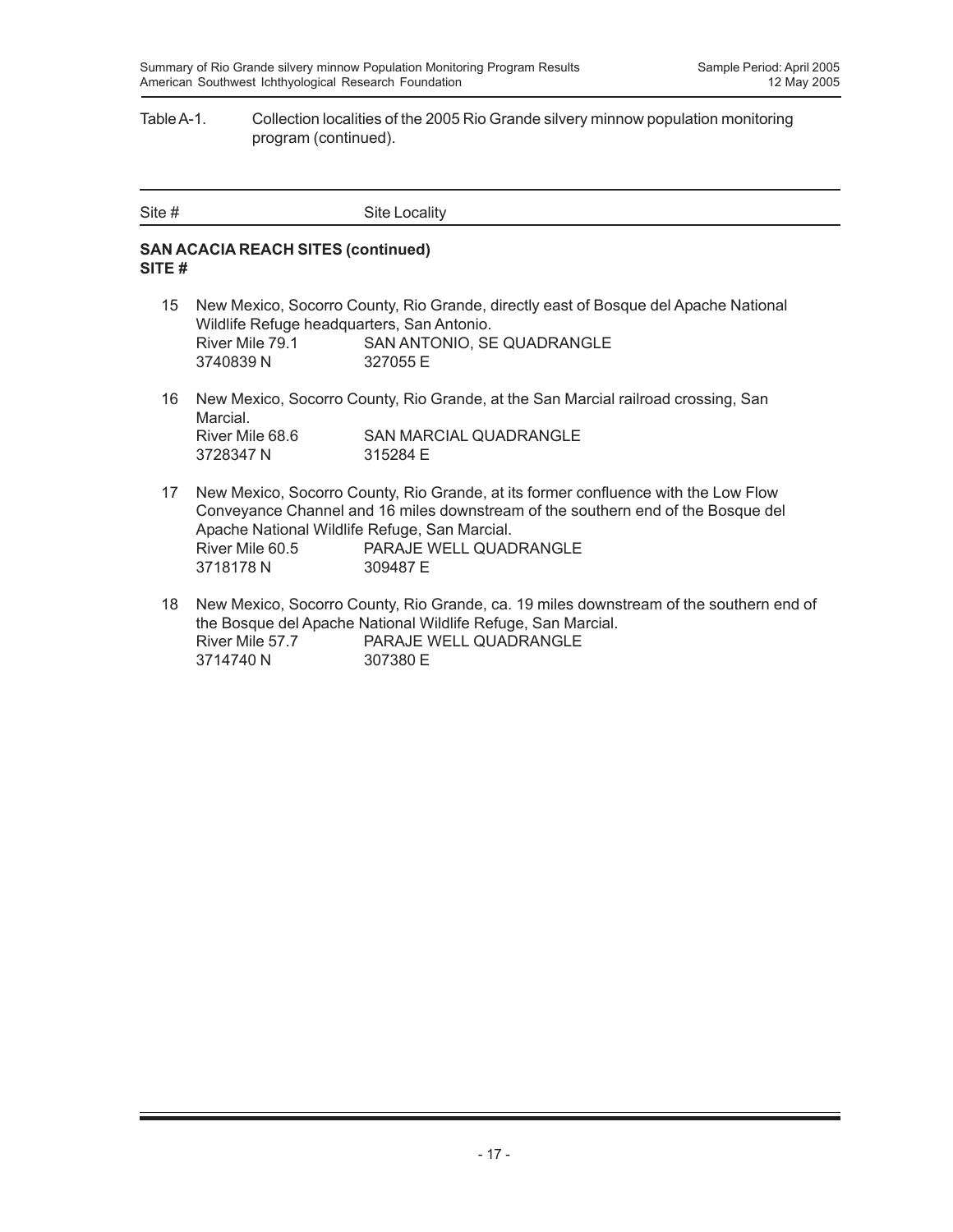## APPENDIX B.

Ichthyofaunal composition of the April 2005 Rio Grande silvery minnow population monitoring efforts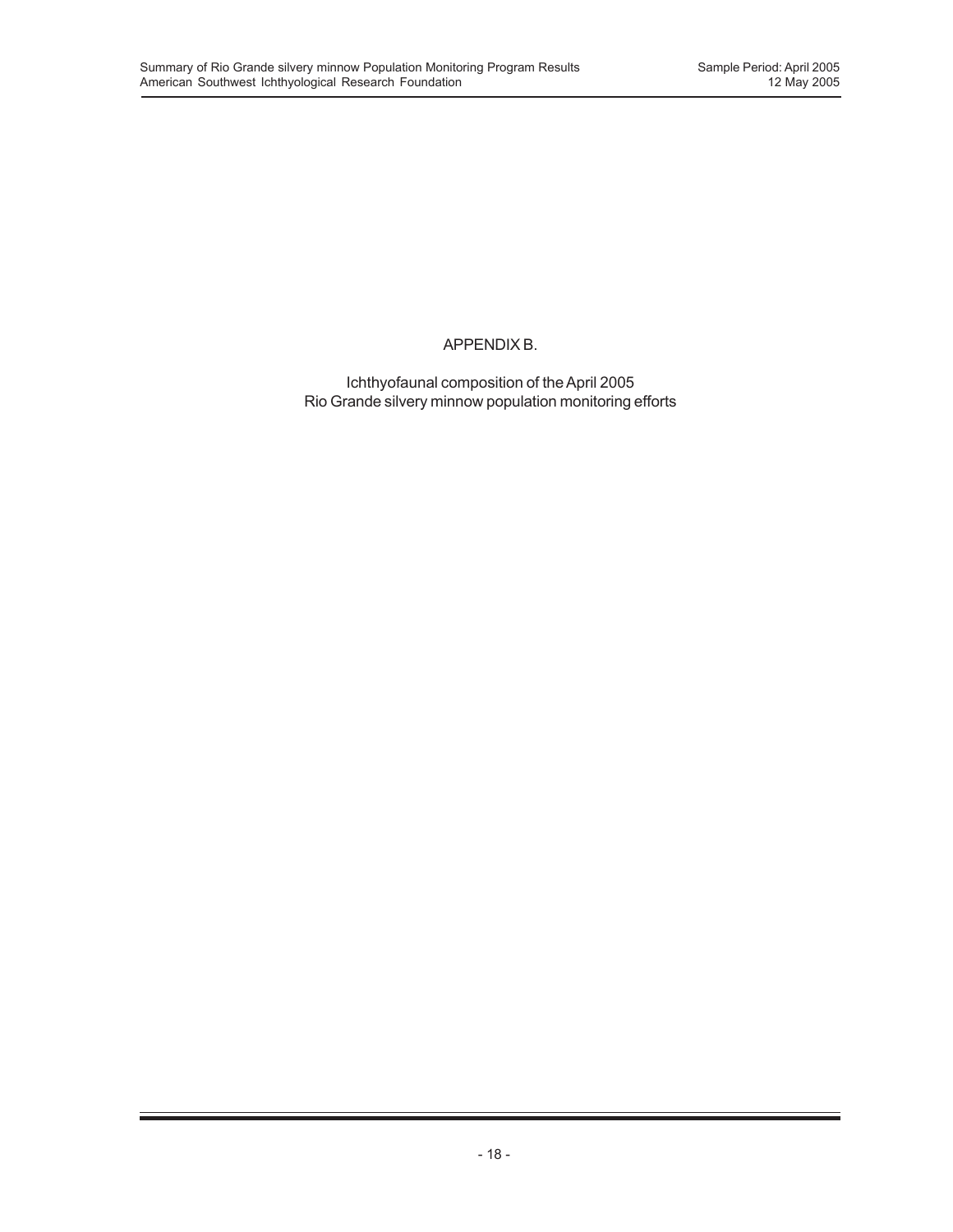|               | New Mexico: Sandoval Co., Rio Grande Drainage                              |            |                    |
|---------------|----------------------------------------------------------------------------|------------|--------------------|
|               | Rio Grande, directly below Angostura Diversion Dam, Algodones.             |            | Site Number: 0     |
| 20 April 2005 | <b>RKD05-082</b>                                                           |            | River Mile: 209.7  |
|               | UTM Easting: 363811 UTM Northing: 3916006 Zone: 13 Quad: San Felipe Pueblo |            |                    |
|               | R.K. Dudley and L.E. Renfro                                                |            | Effort: 459.5 $m2$ |
| <b>FAMILY</b> |                                                                            | N          |                    |
| 76            | Cyprinella lutrensis                                                       | 12         |                    |
| 76            | Hybognathus amarus*                                                        | 3          |                    |
| 76            | Pimephales promelas                                                        | 2          |                    |
| 76            | Rhinichthys cataractae                                                     | 70         |                    |
|               | * Hybognathus amarus by age class:                                         |            |                    |
|               |                                                                            | age-1: $3$ |                    |

New Mexico: Sandoval Co., Rio Grande Drainage

| Rio Grande, at US HWY 550 (formerly NM State HWY 44) bridge crossing, Bernalillo. | Site Number: 1                                                      |          |                    |
|-----------------------------------------------------------------------------------|---------------------------------------------------------------------|----------|--------------------|
| 20 April 2005                                                                     | <b>RKD05-083</b>                                                    |          | River Mile: 203.8  |
|                                                                                   | UTM Easting: 358543 UTM Northing: 3909722 Zone: 13 Quad: Bernalillo |          |                    |
|                                                                                   | R.K. Dudley and L.E. Renfro                                         |          | Effort: 264.3 $m2$ |
| <b>FAMILY</b>                                                                     |                                                                     | N        |                    |
| 76                                                                                | Cyprinella lutrensis                                                | 8        |                    |
| 76                                                                                | Hybognathus amarus*                                                 | 5        |                    |
| 76                                                                                | Platygobio gracilis                                                 | 3        |                    |
| 76                                                                                | Rhinichthys cataractae                                              | 11       |                    |
| 81                                                                                | Catostomus commersoni                                               | 1        |                    |
| 212                                                                               | Gambusia affinis                                                    | 14       |                    |
|                                                                                   | * Hybognathus amarus by age class:                                  |          |                    |
|                                                                                   |                                                                     | age-1: 5 |                    |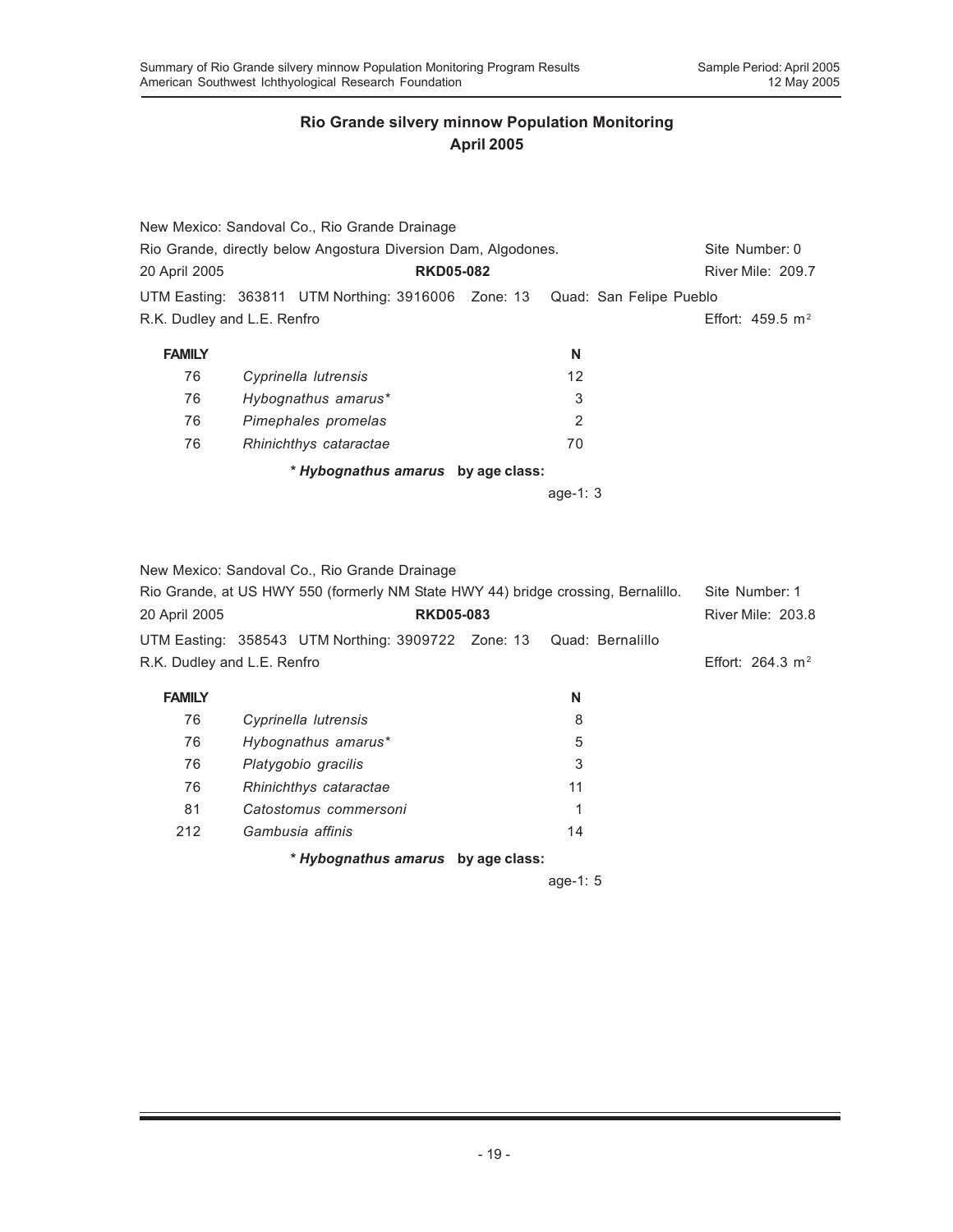|                                                                               | New Mexico: Sandoval Co., Rio Grande Drainage                          |          |                             |
|-------------------------------------------------------------------------------|------------------------------------------------------------------------|----------|-----------------------------|
| Rio Grande, ca. 4.0 miles downstream of US HWY 550 (formerly NM State HWY 44) | Site Number: 2                                                         |          |                             |
|                                                                               | bridge crossing, at Rio Rancho Wastewater Treatment Plant, Rio Rancho. |          | <b>River Mile: 200.0</b>    |
| 20 April 2005                                                                 | <b>RKD05-084</b>                                                       |          |                             |
|                                                                               | UTM Easting: 354772 UTM Northing: 3905355 Zone: 13 Quad: Bernalillo    |          |                             |
|                                                                               | R.K. Dudley and L.E. Renfro                                            |          | Effort: $408.3 \text{ m}^2$ |
| <b>FAMILY</b>                                                                 |                                                                        | N        |                             |
| 76                                                                            | Cyprinella lutrensis                                                   | 6        |                             |
| 76                                                                            | Hybognathus amarus*                                                    | 7        |                             |
| 76                                                                            | Pimephales promelas                                                    | 2        |                             |
| 76                                                                            | Rhinichthys cataractae                                                 | 2        |                             |
| 212                                                                           | Gambusia affinis                                                       | 4        |                             |
|                                                                               | * Hybognathus amarus by age class:                                     |          |                             |
|                                                                               |                                                                        | age-1: 7 |                             |

New Mexico: Bernalillo Co., Rio Grande Drainage

| Rio Grande, at Central Avenue bridge crossing (US HWY 66), Albuquerque. | Site Number: 3                                                              |                  |                    |  |
|-------------------------------------------------------------------------|-----------------------------------------------------------------------------|------------------|--------------------|--|
| 14 April 2005                                                           |                                                                             | <b>RKD05-076</b> |                    |  |
|                                                                         | UTM Easting: 346840 UTM Northing: 3884094  Zone: 13  Quad: Albuquerque West |                  |                    |  |
|                                                                         | R.K. Dudley, W.H. Brandenburg, and L.E. Renfro                              |                  | Effort: 419.5 $m2$ |  |
| <b>FAMILY</b>                                                           |                                                                             | N                |                    |  |
| 76                                                                      | Cyprinella lutrensis                                                        | 114              |                    |  |
| 76                                                                      | Hybognathus amarus*                                                         | 27               |                    |  |
| 76                                                                      | Pimephales promelas                                                         | $\overline{2}$   |                    |  |
| 76                                                                      | Platygobio gracilis                                                         | 19               |                    |  |
| 81                                                                      | Carpiodes carpio                                                            | 3                |                    |  |
| 81                                                                      | Catostomus commersoni                                                       | 27               |                    |  |
| 93                                                                      | Amejurus natalis                                                            | 1                |                    |  |
| 93                                                                      | Ictalurus punctatus                                                         | 20               |                    |  |
| 212                                                                     | Gambusia affinis                                                            | 3                |                    |  |
|                                                                         | * Hybognathus amarus by age class:                                          |                  |                    |  |

age-1: 27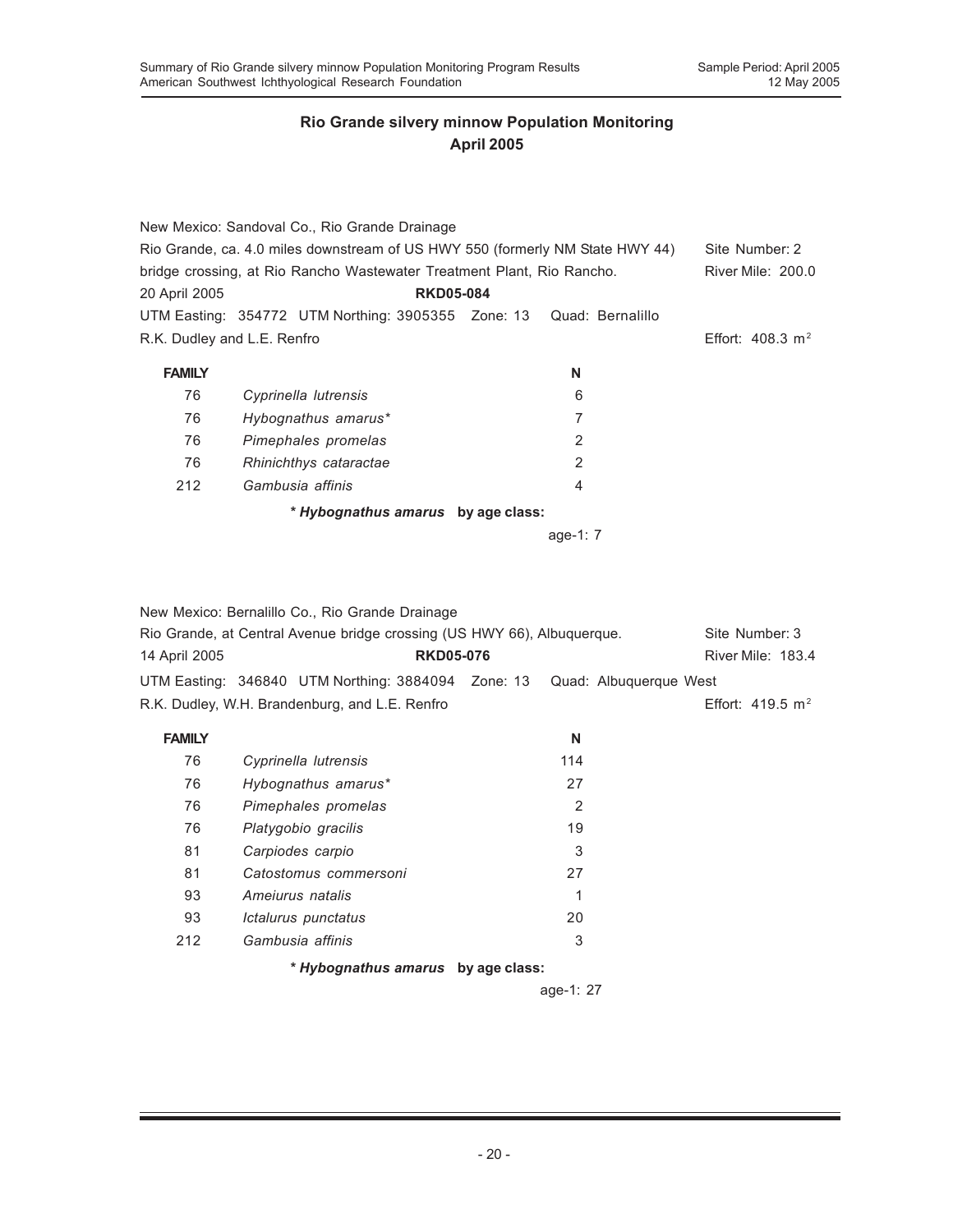|               | New Mexico: Bernalillo Co., Rio Grande Drainage                             |                        |                              |
|---------------|-----------------------------------------------------------------------------|------------------------|------------------------------|
|               | Rio Grande, at Rio Bravo Blvd. Bridge crossing (NM State HWY 500) crossing, |                        | Site Number: 4               |
| Albuquerque.  |                                                                             |                        | <b>River Mile: 178.3</b>     |
| 14 April 2005 | <b>RKD05-075</b>                                                            |                        |                              |
|               | UTM Easting: 347554 UTM Northing: 3877163 Zone: 13                          | Quad: Albuguergue West |                              |
|               | R.K. Dudley, W.H. Brandenburg, and L.E. Renfro                              |                        | Effort: 436.6 m <sup>2</sup> |
|               |                                                                             |                        |                              |
| <b>FAMILY</b> |                                                                             | N                      |                              |
| 76            | Cyprinella lutrensis                                                        | 23                     |                              |
| 76            | Cyprinus carpio                                                             | 1                      |                              |
| 76            | Pimephales promelas                                                         | 7                      |                              |
| 76            | Platygobio gracilis                                                         | 9                      |                              |
| 81            | Catostomus commersoni                                                       | 2                      |                              |
| 93            | Ictalurus punctatus                                                         | 6                      |                              |
| 212           | Gambusia affinis                                                            | 2                      |                              |
|               |                                                                             |                        |                              |

|               | New Mexico: Valencia Co., Rio Grande Drainage                          |   |                             |
|---------------|------------------------------------------------------------------------|---|-----------------------------|
|               | Rio Grande, at Los Lunas Bridge crossing (NM State HWY 49), Los Lunas. |   | Site Number: 5              |
| 14 April 2005 | <b>RKD05-074</b>                                                       |   | River Mile: 161.4           |
|               | UTM Easting: 342898 UTM Northing: 3852531 Zone: 13 Quad: Los Lunas     |   |                             |
|               | R.K. Dudley, W.H. Brandenburg, and L.E. Renfro                         |   | Effort: $415.5 \text{ m}^2$ |
| <b>FAMILY</b> |                                                                        | N |                             |
| 76            | Cyprinella lutrensis                                                   | 5 |                             |
| 76            | Hybognathus amarus*                                                    | 1 |                             |
| 76            | Pimephales promelas                                                    | 1 |                             |
| 93            | Ictalurus punctatus                                                    | 1 |                             |
|               | * Hybognathus amarus by age class:                                     |   |                             |

age-1: 1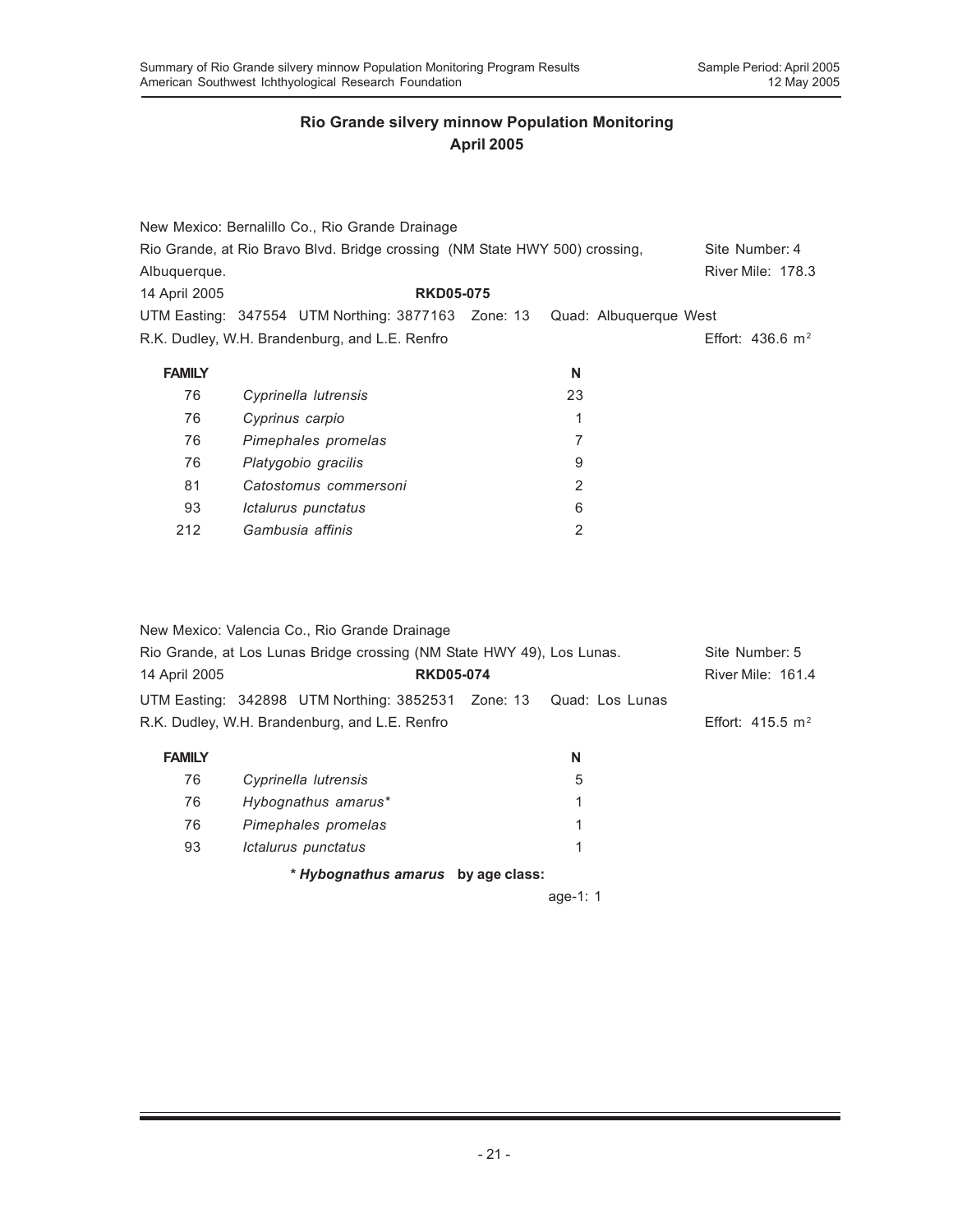|               | New Mexico: Valencia Co., Rio Grande Drainage                                    |            |                             |
|---------------|----------------------------------------------------------------------------------|------------|-----------------------------|
|               | Rio Grande, ca. 1.0 miles upstream of NM State HWY 309/6 bridge crossing, Belen. |            | Site Number: 6              |
| 14 April 2005 | <b>RKD05-073</b>                                                                 |            | River Mile: 151.5           |
|               | UTM Easting: 339972 UTM Northing: 3837061 Zone: 13                               | Quad: Tome |                             |
|               | R.K. Dudley, W.H. Brandenburg, and L.E. Renfro                                   |            | Effort: $435.9 \text{ m}^2$ |
| <b>FAMILY</b> |                                                                                  | N          |                             |
| 76            | Cyprinella lutrensis                                                             | 11         |                             |
|               |                                                                                  |            |                             |

| 76  | Pimephales promelas |  |
|-----|---------------------|--|
| 212 | Gambusia affinis    |  |

New Mexico: Valencia Co., Rio Grande Drainage

|               | Rio Grande, ca. 2.2 miles upstream of NM State HWY 346 bridge crossing, Jarales. |  | Site Number: 7           |  |
|---------------|----------------------------------------------------------------------------------|--|--------------------------|--|
| 14 April 2005 | <b>RKD05-072</b>                                                                 |  | <b>River Mile: 143.2</b> |  |
|               | UTM Easting: 338136 UTM Northing: 3827329 Zone: 13 Quad: Veguita                 |  |                          |  |
|               | R.K. Dudley, W.H. Brandenburg, and L.E. Renfro                                   |  | Effort: 539.4 $m2$       |  |
|               |                                                                                  |  |                          |  |

| <b>FAMILY</b> |                      | N  |
|---------------|----------------------|----|
| 76            | Cyprinella lutrensis | 37 |
| 76            | Pimephales promelas  | 4  |
| 93            | Ictalurus punctatus  |    |
| 212           | Gambusia affinis     | 3  |

| New Mexico: Socorro Co., Rio Grande Drainage                                                                         |                    |
|----------------------------------------------------------------------------------------------------------------------|--------------------|
| Rio Grande, at US HWY 60 bridge crossing, Bernardo.                                                                  | Site Number: 8     |
| 13 April 2005<br><b>RKD05-071</b>                                                                                    | River Mile: 130.6  |
| UTM Easting: 334604 UTM Northing: 3809726 Zone: 13<br>Quad: Abeytas<br>R.K. Dudley, M.A. Farrington, and L.E. Renfro | Effort: 489.8 $m2$ |
| <b>FAMILY</b><br>N                                                                                                   |                    |
| 76<br>34<br>Cyprinella lutrensis                                                                                     |                    |
| 76<br>Pimephales promelas<br>2                                                                                       |                    |
| 212<br>Gambusia affinis<br>1                                                                                         |                    |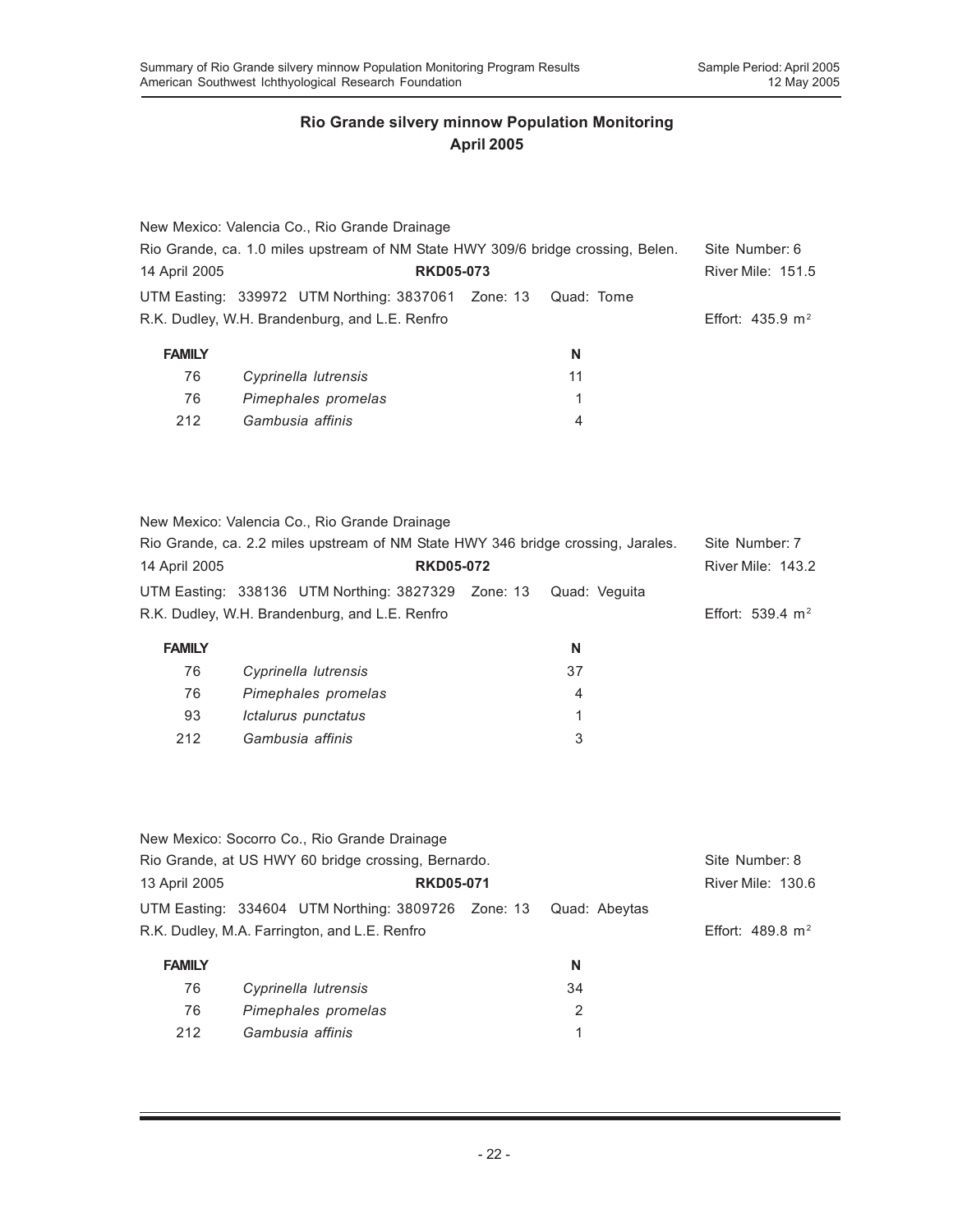|               | New Mexico: Socorro Co., Rio Grande Drainage                                     |               |                             |
|---------------|----------------------------------------------------------------------------------|---------------|-----------------------------|
|               | Rio Grande, ca. 3.5 miles downstream of the US HWY 60 bridge crossing, Bernardo. |               | Site Number: 9              |
| 13 April 2005 | <b>RKD05-070</b>                                                                 |               | <b>River Mile: 127.0</b>    |
|               | UTM Easting: 331094 UTM Northing: 3805229 Zone: 13                               | Quad: Abeytas |                             |
|               | R.K. Dudley, M.A. Farrington, and L.E. Renfro                                    |               | Effort: $412.0 \text{ m}^2$ |
| <b>FAMILY</b> |                                                                                  | N             |                             |
| 76            | Cyprinella lutrensis                                                             | 95            |                             |
| 76            | Pimephales promelas                                                              | $\mathbf{1}$  |                             |
| 76            | Platygobio gracilis                                                              | 1             |                             |
| 81            | Carpiodes carpio                                                                 | 1             |                             |
| 93            | Ictalurus punctatus                                                              | 5             |                             |
| 212           | Gambusia affinis                                                                 | 3             |                             |

New Mexico: Socorro Co., Rio Grande Drainage

| Rio Grande, ca. 0.6 miles upstream of San Acacia Diversion Dam, San Acacia |                                                    | Site Number: 9.5 |                          |
|----------------------------------------------------------------------------|----------------------------------------------------|------------------|--------------------------|
| 13 April 2005                                                              | <b>RKD05-069</b>                                   |                  | <b>River Mile: 116.8</b> |
|                                                                            | UTM Easting: 327902 UTM Northing: 3792603 Zone: 13 | Quad: La Joya    |                          |
|                                                                            | R.K. Dudley, M.A. Farrington, and L.E. Renfro      |                  | Effort: 545.7 $m^2$      |
| <b>FAMILY</b>                                                              |                                                    | N                |                          |
| 76                                                                         | Cyprinella lutrensis                               | 45               |                          |
| 76                                                                         | Pimephales promelas                                | 2                |                          |
| 76                                                                         | Platygobio gracilis                                | 114              |                          |
| 93                                                                         | Ictalurus punctatus                                | $\overline{2}$   |                          |
| 212                                                                        | Gambusia affinis                                   | 12               |                          |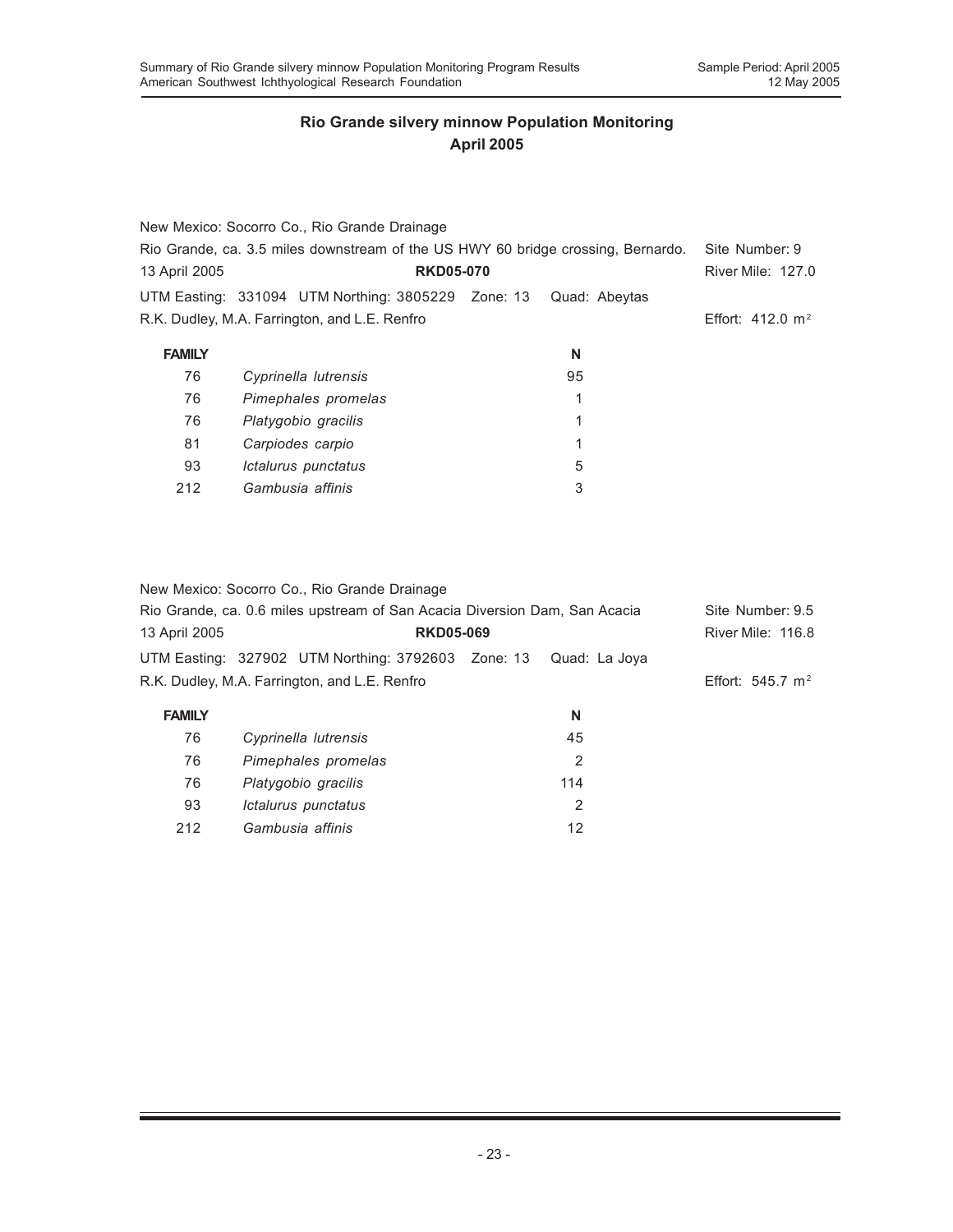|                                                                  | New Mexico: Socorro Co., Rio Grande Drainage                        |  |            |                          |
|------------------------------------------------------------------|---------------------------------------------------------------------|--|------------|--------------------------|
| Rio Grande, directly below San Acacia Diversion Dam, San Acacia. |                                                                     |  |            | Site Number: 10          |
| 13 April 2005                                                    | <b>RKD05-068</b>                                                    |  |            | <b>River Mile: 116.2</b> |
|                                                                  | UTM Easting: 326162 UTM Northing: 3791977 Zone: 13 Quad: San Acacia |  |            |                          |
|                                                                  | R.K. Dudley, M.A. Farrington, and L.E. Renfro                       |  |            | Effort: 398.3 $m2$       |
| <b>FAMILY</b>                                                    |                                                                     |  | N          |                          |
| 76                                                               | Cyprinella lutrensis                                                |  | 329        |                          |
| 76                                                               | Hybognathus amarus*                                                 |  | 2          |                          |
| 76                                                               | Pimephales promelas                                                 |  | 19         |                          |
| 76                                                               | Platygobio gracilis                                                 |  | 27         |                          |
| 212                                                              | Gambusia affinis                                                    |  | 3          |                          |
|                                                                  | * Hybognathus amarus by age class:                                  |  |            |                          |
|                                                                  |                                                                     |  | age-1: $2$ |                          |
|                                                                  |                                                                     |  |            |                          |

New Mexico: Socorro Co., Rio Grande Drainage

| Rio Grande, ca. 1.5 miles downstream of San Acacia Diversion Dam, San Acacia. |                                        |  | Site Number: 11 |                             |
|-------------------------------------------------------------------------------|----------------------------------------|--|-----------------|-----------------------------|
| 19 April 2005                                                                 | <b>RKD05-080</b>                       |  |                 | River Mile: 114.6           |
|                                                                               |                                        |  |                 |                             |
|                                                                               | R.K. Dudley, L.E. Renfro, and T.L. Max |  |                 | Effort: $359.7 \text{ m}^2$ |
| <b>FAMILY</b>                                                                 |                                        |  | N               |                             |
| 76                                                                            | Cyprinella lutrensis                   |  | 60              |                             |
| 76                                                                            | Hybognathus amarus*                    |  | 1               |                             |
| 76                                                                            | Pimephales promelas                    |  |                 |                             |

| 76  | Platygobio gracilis |  |
|-----|---------------------|--|
| 93  | Ictalurus punctatus |  |
| 212 | Gambusia affinis    |  |
|     |                     |  |

*\* Hybognathus amarus* **by age class:**

age-1: 1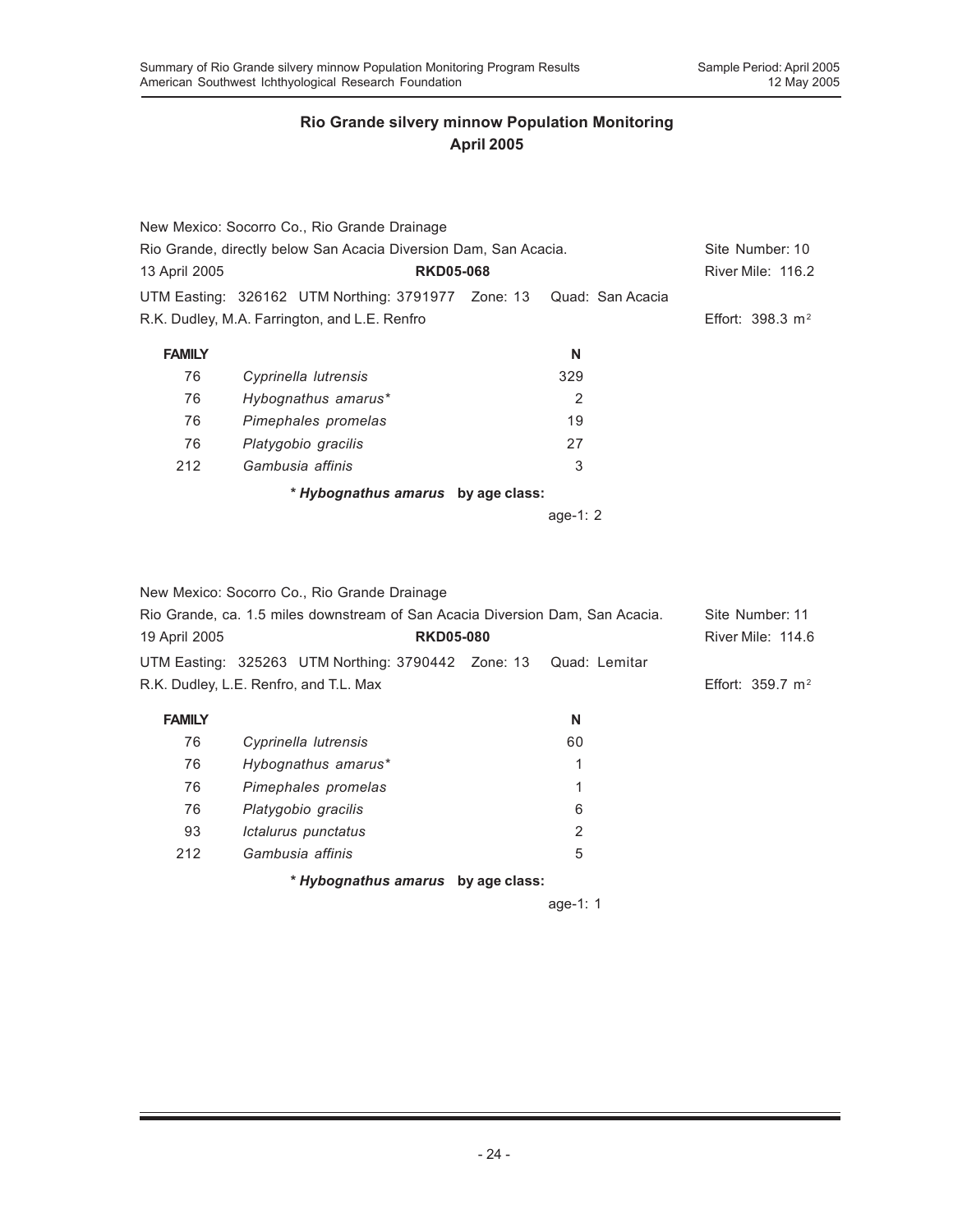| New Mexico: Socorro Co., Rio Grande Drainage                                   |  |  |                  |  |                                                                              |                             |  |
|--------------------------------------------------------------------------------|--|--|------------------|--|------------------------------------------------------------------------------|-----------------------------|--|
| Rio Grande, east of Socorro, 0.5 miles upstream of Socorro Low Flow Conveyance |  |  |                  |  | Site Number: 12                                                              |                             |  |
|                                                                                |  |  |                  |  | Channel bridge and east just upstream of Socorro Wastewater Treatment Plant, | River Mile: 99.5            |  |
| 19 April 2005                                                                  |  |  | <b>RKD05-079</b> |  |                                                                              |                             |  |
|                                                                                |  |  |                  |  | UTM Easting: 327097 UTM Northing: 3771043 Zone: 13 Quad: Loma de las Canas   |                             |  |
| R.K. Dudley, L.E. Renfro, and T.L. Max                                         |  |  |                  |  |                                                                              | Effort: $435.5 \text{ m}^2$ |  |
| <b>FAMILY</b>                                                                  |  |  |                  |  | N                                                                            |                             |  |

| Cyprinella lutrensis |  |
|----------------------|--|
| Cyprinus carpio      |  |
| Pimephales promelas  |  |
|                      |  |

|                                                                 | New Mexico: Socorro Co., Rio Grande Drainage                         |  |                  |                    |
|-----------------------------------------------------------------|----------------------------------------------------------------------|--|------------------|--------------------|
| Rio Grande, ca. 4.0 miles upstream of U.S. 380 bridge crossing. |                                                                      |  |                  | Site Number: 13    |
| 19 April 2005<br><b>RKD05-078</b>                               |                                                                      |  | River Mile: 91.7 |                    |
|                                                                 | UTM Easting: 328140 UTM Northing: 3761283 Zone: 13 Quad: San Antonio |  |                  |                    |
| R.K. Dudley, L.E. Renfro, and T.L. Max                          |                                                                      |  |                  | Effort: 513.2 $m2$ |
| <b>FAMILY</b>                                                   |                                                                      |  | N                |                    |

| <b>FAMILY</b> |                      |  |
|---------------|----------------------|--|
| 76            | Cyprinella lutrensis |  |
| 212           | Gambusia affinis     |  |

|                                                         | New Mexico: Socorro Co., Rio Grande Drainage                                                                   |                  |   |                             |
|---------------------------------------------------------|----------------------------------------------------------------------------------------------------------------|------------------|---|-----------------------------|
| Rio Grande, at US HWY 380 bridge crossing, San Antonio. | Site Number: 14                                                                                                |                  |   |                             |
| 19 April 2005                                           |                                                                                                                | <b>RKD05-077</b> |   |                             |
|                                                         | UTM Easting: 328914 UTM Northing: 3754471 Zone: 13 Quad: San Antonio<br>R.K. Dudley, L.E. Renfro, and T.L. Max |                  |   | Effort: $404.0 \text{ m}^2$ |
| <b>FAMILY</b>                                           |                                                                                                                |                  | N |                             |
| 76                                                      | Cyprinella lutrensis                                                                                           |                  | 3 |                             |
| 76                                                      | Pimephales promelas                                                                                            |                  | 1 |                             |
| 212                                                     | Gambusia affinis                                                                                               |                  | 7 |                             |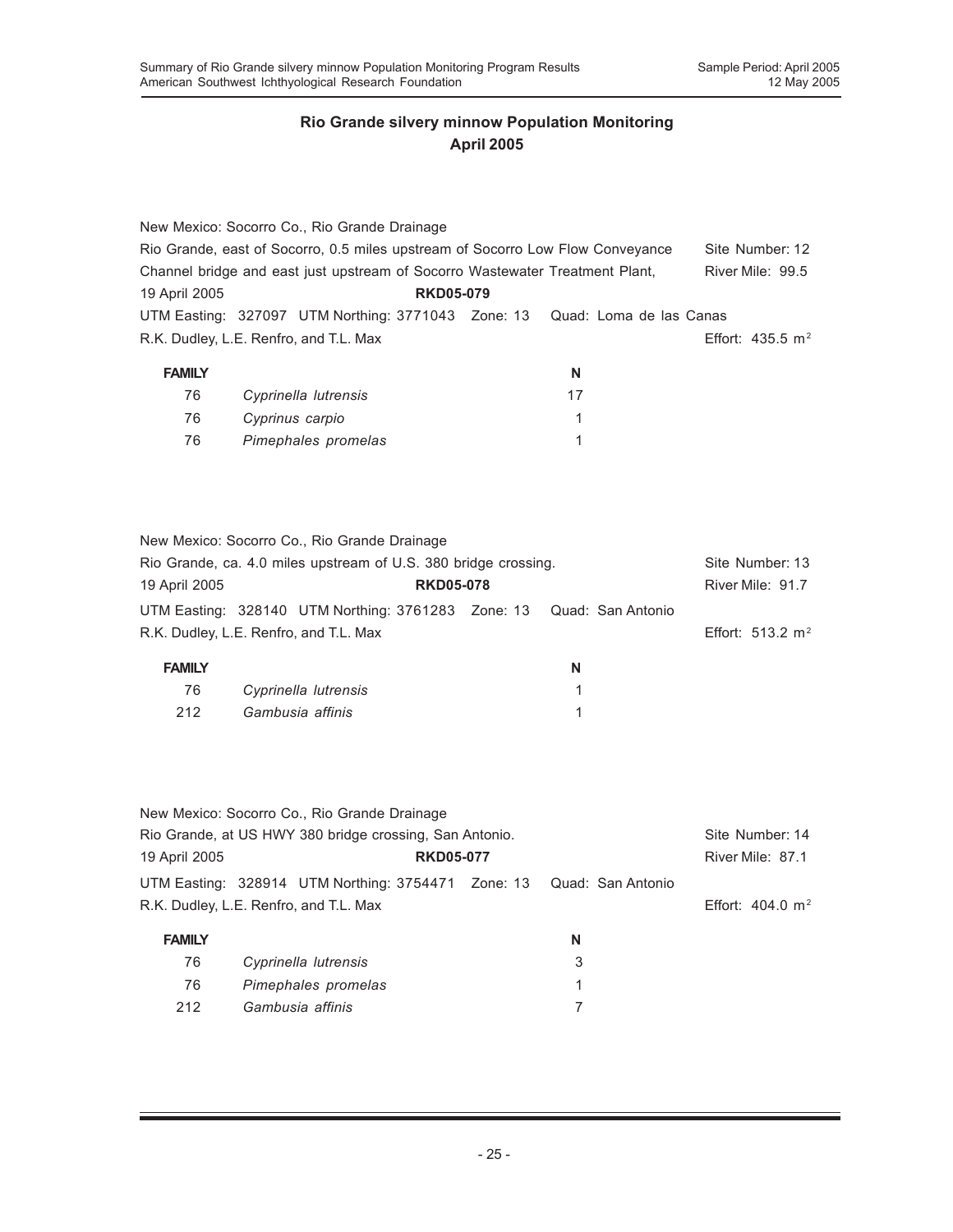|                                                                         | New Mexico: Socorro Co., Rio Grande Drainage                                                                                                               |     |                      |                              |
|-------------------------------------------------------------------------|------------------------------------------------------------------------------------------------------------------------------------------------------------|-----|----------------------|------------------------------|
| Rio Grande, directly east of Bosque del Apache National Wildlife Refuge | Site Number: 15                                                                                                                                            |     |                      |                              |
| 12 April 2005<br><b>RKD05-067</b>                                       |                                                                                                                                                            |     | River Mile: 79.1     |                              |
|                                                                         | UTM Easting: 327055 UTM Northing: 3740839 Zone: 13                                                                                                         |     | Quad: San Antonio SE |                              |
|                                                                         | R.K. Dudley, W.H. Brandenburg, and L.E. Renfro                                                                                                             |     |                      | Effort: 501.8 $m^2$          |
|                                                                         |                                                                                                                                                            |     |                      |                              |
| <b>FAMILY</b><br>76                                                     |                                                                                                                                                            | N   |                      |                              |
|                                                                         | Cyprinella lutrensis                                                                                                                                       | 3   |                      |                              |
|                                                                         |                                                                                                                                                            |     |                      |                              |
|                                                                         | New Mexico: Socorro Co., Rio Grande Drainage                                                                                                               |     |                      |                              |
|                                                                         | Rio Grande, at San Marcial Railroad Bridge, San Marcial.                                                                                                   |     |                      | Site Number: 16              |
| 12 April 2005                                                           | <b>RKD05-066</b>                                                                                                                                           |     |                      | River Mile: 68.6             |
|                                                                         | UTM Easting: 315284 UTM Northing: 3728347 Zone: 13                                                                                                         |     | Quad: San Marcial    |                              |
|                                                                         | R.K. Dudley, W.H. Brandenburg, and L.E. Renfro                                                                                                             |     |                      | Effort: $443.0 \text{ m}^2$  |
| <b>FAMILY</b>                                                           |                                                                                                                                                            | N   |                      |                              |
| 76                                                                      | Cyprinella lutrensis                                                                                                                                       | 267 |                      |                              |
| 76                                                                      | Cyprinus carpio                                                                                                                                            | 3   |                      |                              |
| 76                                                                      | Pimephales promelas                                                                                                                                        | 6   |                      |                              |
| 76                                                                      | Platygobio gracilis                                                                                                                                        | 1   |                      |                              |
|                                                                         |                                                                                                                                                            |     |                      |                              |
|                                                                         | New Mexico: Socorro Co., Rio Grande Drainage                                                                                                               |     |                      |                              |
|                                                                         | Rio Grande, at (former) confluence with the Low Flow Conveyance Channel, 16.0                                                                              |     |                      | Site Number: 17              |
|                                                                         | miles downstream of the southern end of Bosque del Apache National Wildlife<br>Refuge; ca. 8 miles downstream of the San Marcial Railroad Bridge crossing. |     |                      | River Mile: 60.5             |
| 12 April 2005                                                           | <b>RKD05-065</b>                                                                                                                                           |     |                      |                              |
|                                                                         | UTM Easting: 309487 UTM Northing: 3718178 Zone: 13                                                                                                         |     | Quad: Paraje Well    |                              |
|                                                                         | R.K. Dudley, W.H. Brandenburg, and L.E. Renfro                                                                                                             |     |                      | Effort: 552.2 m <sup>2</sup> |
| <b>FAMILY</b>                                                           |                                                                                                                                                            | N   |                      |                              |
| 76                                                                      | Cyprinella lutrensis                                                                                                                                       | 248 |                      |                              |
| 76                                                                      | Pimephales promelas                                                                                                                                        | 1   |                      |                              |
| 76                                                                      | Platygobio gracilis                                                                                                                                        | 1   |                      |                              |

93 *Ictalurus punctatus* 33